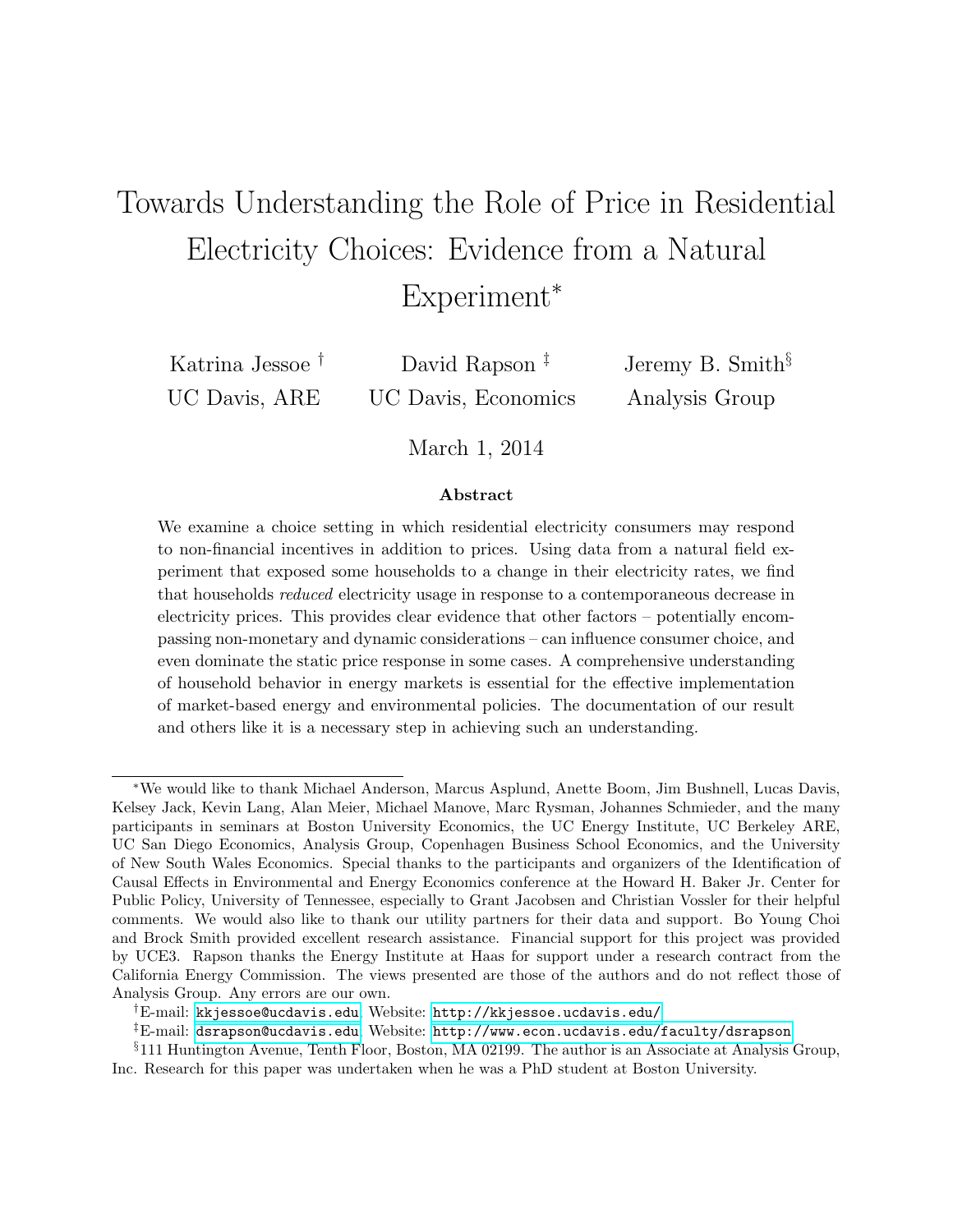# 1 Introduction

Most economists, including ourselves, favor market-based approaches to addressing energy and environmental issues. The theoretical attractiveness of such instruments relies partly on being able to predict how consumers will respond to prices. But a growing body of empirical evidence suggests that within the energy choice setting, consumer behavior can be affected by a number of non-pecuniary factors in addition to prices. Further, some consumer decisions today will affect energy requirements in subsequent months and years, implying that anticipated prices far into the future may also play a role. Understanding the full context in which consumer choices are made is crucial for designing market-based instruments that can achieve efficiency in energy markets and broader environmental goals cost-effectively.

In this paper, we document an instance in which households did not respond to a retail electricity price intervention as economists would generally predict. Specifically, the intervention lowered the price of electricity for a number of months, but we find that households responded to it by decreasing their electricity usage in those months. Our empirical setting offers a unique opportunity to test how consumers respond to contemporaneous prices when other considerations may also be important, and we find conclusively that in this instance the other drivers of behavior dominated. While we are left to speculate about the precise mechanisms that were at play, our results suggest that there may be risk in adhering too ideologically to price interventions in terms of missing policy goals or achieving them only imperfectly or inefficiently. An assertion that static price incentives always work can be disproven by the counter-example we provide.

Our findings may not be entirely surprising. The theory of "bounded rationality" has long predicted that it may be rational for consumers to be imperfectly informed or to not deploy full cognitive effort in the face of information acquisition or cognition costs [\(Simon](#page-26-0) [\(1955\)](#page-26-0)), leading to outcomes that appear sub-optimal. More generally, people may be mo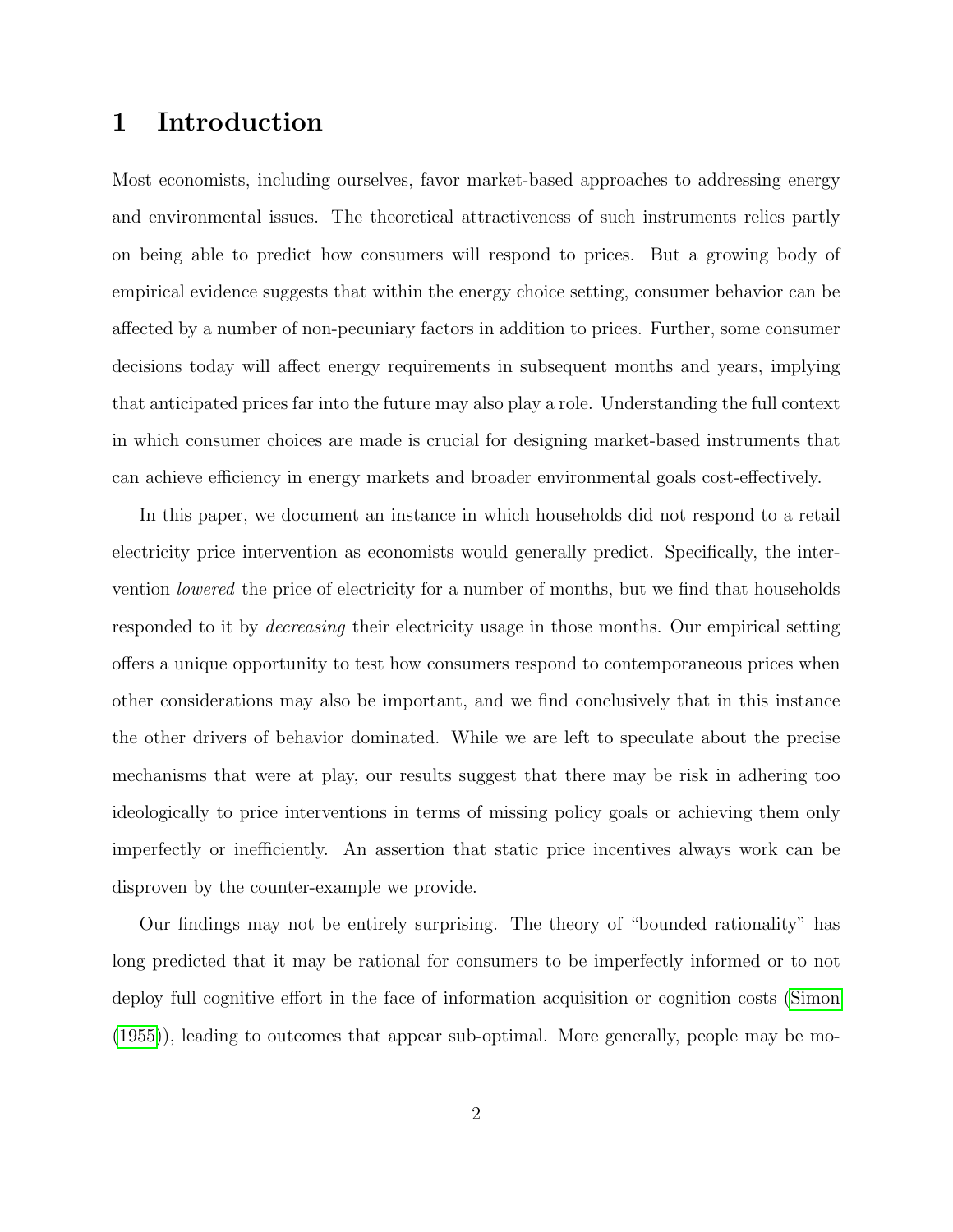tivated by intrinsic forces in addition to extrinsic (e.g. financial) incentives. This concept, already widely accepted by psychologists and sociologists, has recently entered the economics domain in [Benabou and Tirole](#page-25-0) [\(2003\)](#page-25-0) and others. In the residential electricity choice setting, non-monetary incentives such as moral license or pressure to conform to social norms can dominate financial incentives. Voluntary enrollees in carbon offset and green electricity programs increase their electricity consumption despite also facing higher prices [\(Harding and](#page-25-1) [Rapson](#page-25-1) [\(2013\)](#page-25-1) and [Jacobsen, Kotchen, and Vandenbergh](#page-26-1) [\(2012\)](#page-26-1)), and customers informed of their neighbors' electricity usage respond by using less themselves [\(Allcott](#page-25-2) [\(2011\)](#page-25-2)). Altruism and green identity also play important roles, with environmental concerns becoming a relevant aspect of consumer decisions (as in [Kotchen and Moore](#page-26-2) [\(2007\)](#page-26-2)).

In addition to the significant potential for such non-financial motivations to influence electricity choices, consumers grapple with the complexity of the setting, which could reduce the effectiveness of price signals. Features such as multi-tiered pricing structures (as explored by [Reiss and White](#page-26-3) [\(2005\)](#page-26-3)) or noisy signals about consumption may limit customers' ability to respond to prices. Consumers facing an increasing-block electricity rate structure appear to respond more to average price than marginal price [\(Ito](#page-26-4) [\(forthcoming\)](#page-26-4)), and high frequency information about real-time consumption increases the price elasticity of electricity demand [\(Jessoe and Rapson](#page-26-5) [\(forthcoming\)](#page-26-5)). Interventions that make prices or expenditure more salient may meaningfully influence household electricity usage: for example, residential consumers have been shown to conserve electricity immediately after receiving their electricity bill [\(Gilbert and Graff-Zivin](#page-25-3) [\(2013\)](#page-25-3)).

These results suggest that the price elasticity of residential electricity demand may depend on several very specific aspects of the various settings in which different consumers make their electricity choices. Unobserved variation in the presence of these factors within and across different populations may therefore partially explain the variety of estimated price elasticities that have been reported in the literature (e.g. [Alberini, Gans, and Velez-Lopez](#page-25-4) [\(2011\)](#page-25-4), [Fell,](#page-25-5)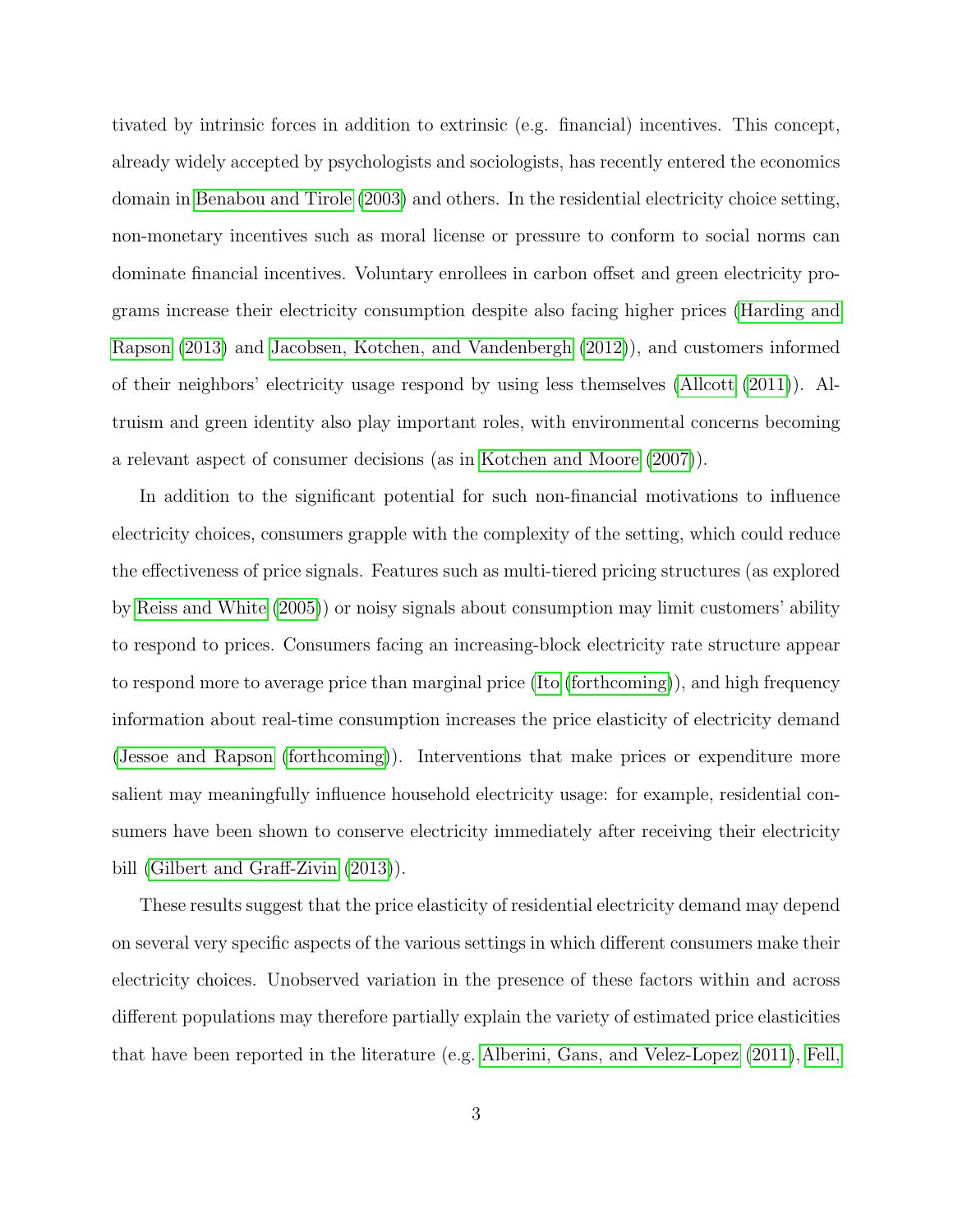[Li, and Paul](#page-25-5) [\(forthcoming\)](#page-25-5), [Reiss and White](#page-26-3) [\(2005\)](#page-26-3), [Ito](#page-26-4) [\(forthcoming\)](#page-26-4)). A sensitivity of price responsiveness to unobserved factors may also make broad policy recommendations drawn from a limited number of program evaluations misleading. For example, [Faruqui and](#page-25-6) [Sergici](#page-25-6) [\(2010\)](#page-25-6) provide a meta-analysis of a number of price interventions and conclude that price-based policies are an effective means to achieve desired reductions in usage. However, while their findings may indicate that prices often work, they do not imply that prices always work, and give regulators limited guidance on how future interventions can be designed most effectively.

In this paper, we present a case in which a price change did not work as expected, in the sense that the implied short-run price elasticity is large and of the wrong sign. This surprising result is well-identified by a natural experiment that we partnered with an electricity distribution company (EDC) to evaluate. The EDC, located in the northeast US, implemented a large-scale mandatory residential time-of-use (TOU) program that forced households to switch irrevocably from a flat rate tariff to a TOU tariff after breaching a monthly usage threshold.<sup>[1](#page-3-0)</sup> The setting gives rise to a regression discontinuity framework in which we compare outcomes of households just above the usage threshold to those of households falling just below the cutoff. Due to customers' inability to perfectly control monthly usage, in the neighborhood of the usage threshold assignment to the TOU rate is as good as random. The large-scale deployment of the program exhibits a high density around the threshold, creating a large sample of treatment and control households on which we examine responses to the change in the price of electricity induced by the intervention.

In the first summer months of the program in 2008, TOU rates were low relative to the flat rate alternative. Whereas the standard formulation of TOU prices is for the on-peak rate

<span id="page-3-0"></span><sup>&</sup>lt;sup>1</sup>TOU electricity pricing divides electricity use into two blocks according to the time of day at which electricity is consumed, and applies a higher rate to the block corresponding to historically high-cost times. It is a small step towards aligning retail electricity prices with marginal production costs. It is also the most common corrective measure used by electricity regulators to achieve such an alignment, due largely to the crucial advantage of being easy for consumers to understand and, in principle, respond to.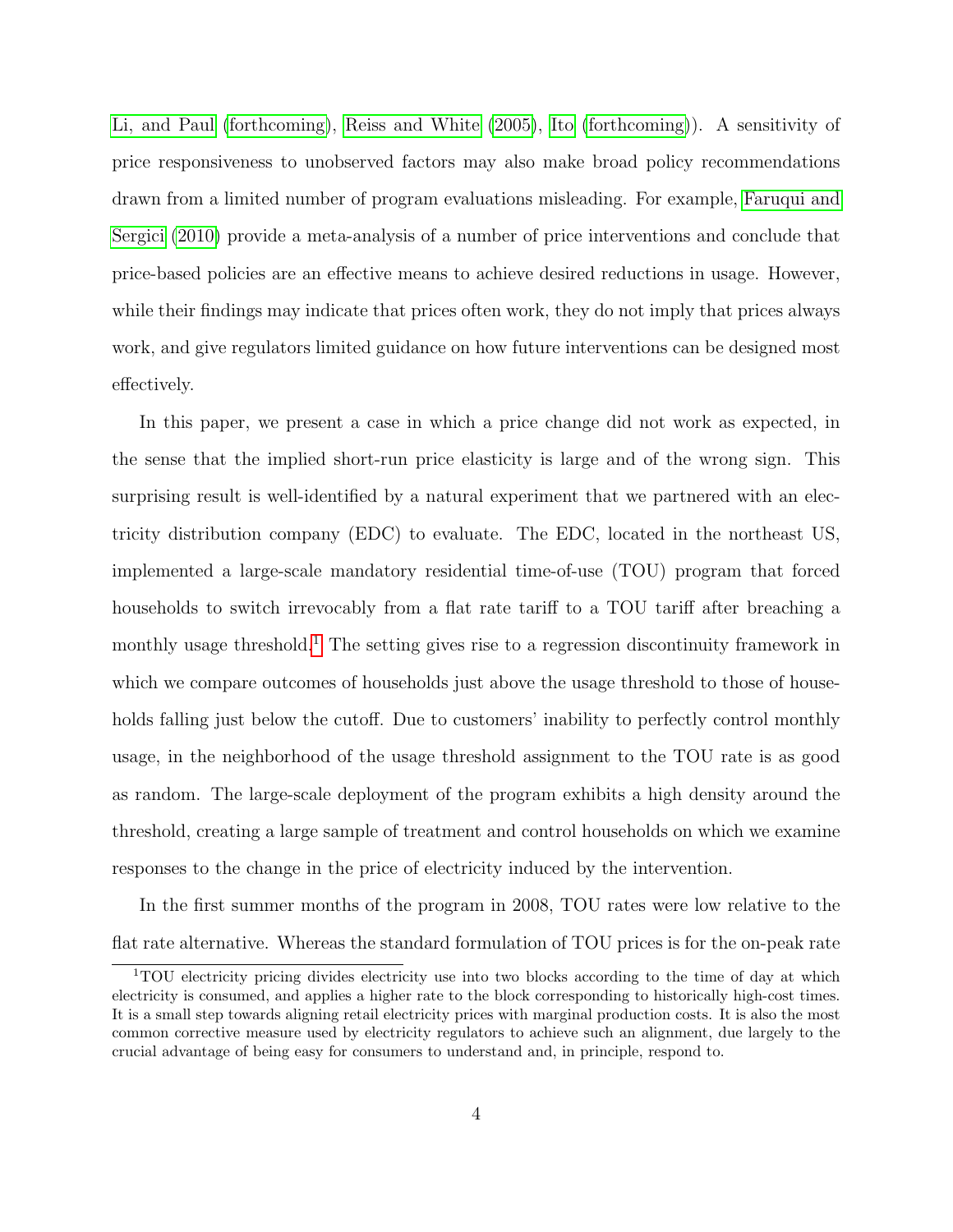to be substantially higher than the flat rate and the off-peak rate substantially lower, in our setting TOU households faced on-peak rates in June to September of 2008 that were either lower than the relevant flat rate, or only slightly higher.<sup>[2](#page-4-0)</sup> Off-peak rates were correspondingly even lower. The static financial incentives for TOU households are clear: total electricity use in those months – regardless of substitution patterns across on-peak and off-peak hours – should increase.

We find the opposite: TOU customers *reduced* total electricity consumption, as measured by our estimates of the treatment effect at the threshold. It is thus clear that households responded to other incentives in addition to contemporaneous prices, and that these other incentives dominated. Their choices could be rationalized by allowing for various dymanic considerations and behavioral psychology factors. We discuss these but do not perform formal tests, which our data cannot support. Nevertheless, the simple documentation of this result is an important step towards understanding energy demand behavior more comprehensively. Such an understanding will be invaluable in designing improved market-based interventions that incorporate factors complementary to price incentives and avoid others that might dull price incentives.

The paper is organized as follows: in Section 2 we review a price-based static optimization model and its predictions regarding electricity demand, which we contrast our results with throughout; Section 3 describes the program design, which forms the basis for our empirical setting; we explain how the setting can be viewed as a natural experiment and provide a description of our data in Section 4; treatment effects are reported in Section 5 and interpreted in Section 6; and Section 7 concludes.

<span id="page-4-0"></span><sup>2</sup>Customers may purchase the generation component of their electricity services from either our EDC partner or an alternate supplier. This choice affects the relative on-peak and off-peak prices (the "TOU gradient"). In the discussion below we demonstrate why this does not affect our conclusions.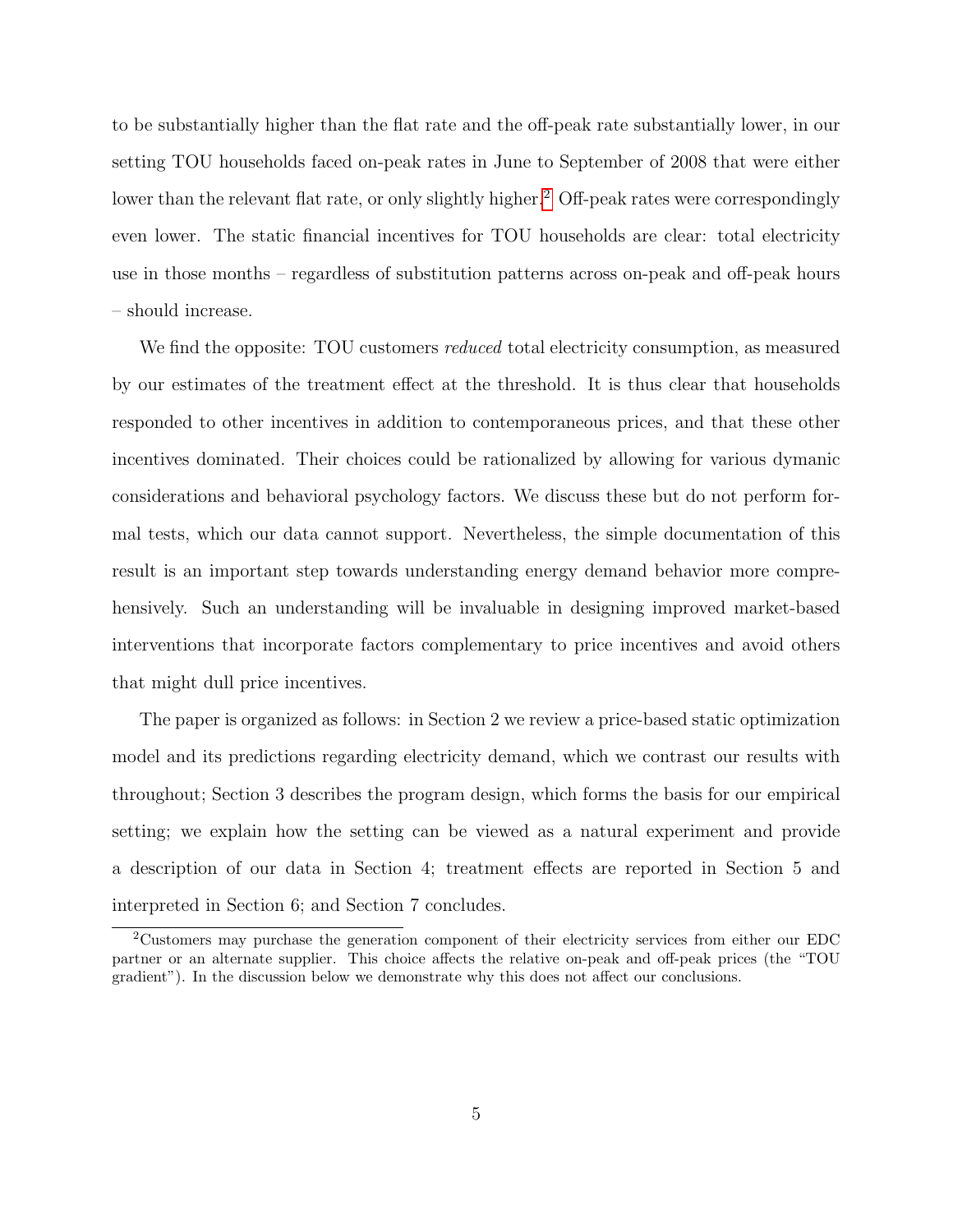# 2 Theoretical Framework

We begin by reviewing a static optimization model of short-run household electricity demand by time of use. Our purpose is twofold: to clarify what is meant by the overall price of electricity in the time-of-use setting; and to lay the groundwork for demonstrating the limits of static price incentives – which are the sole focus of this particular model – in predicting behavior other than the standard inverse relation between price and usage.<sup>[3](#page-5-0)</sup>

Following [Hausman, Kinnucan, and McFadden](#page-26-6) [\(1979\)](#page-26-6), we specify a household's monthly utility function as

$$
U = U(x^{on}, x^{off}, \mathbf{y}),\tag{1}
$$

where  $x^{on}$  and  $x^{off}$  are the household's monthly on-peak and off-peak electricity usage, respectively, and  $y$  is a vector of all other goods.<sup>[4](#page-5-1)</sup> We then make a weak separability assumption so that utility can be characterized as

$$
U = W(f(x^{on}, x^{off}), y),\tag{2}
$$

where  $f(x^{on}, x^{off})$  represents a homogeneous of degree one Hicksian aggregation of on-peak and off-peak electricity consumption, and  $y$  is the aggregate outside good, i.e. a Hicksian composite of all the goods in y. Normalizing the price of y to unity permits y to be interpreted simply as expenditure on all goods besides electricity.

The weak separability condition allows the household's monthly maximization problem to be decomposed into two levels. The expenditure level represents the household's choice

<span id="page-5-0"></span><sup>&</sup>lt;sup>3</sup>The framework, presented in detail in [Aigner and Poirier](#page-25-7) [\(1979\)](#page-25-7), was first used by [Hausman, Kinnu](#page-26-6)[can, and McFadden](#page-26-6) [\(1979\)](#page-26-6) and [Caves and Christensen](#page-25-8) [\(1980\)](#page-25-8) to estimate the on-peak and off-peak price elasticities corresponding to TOU experiments in Connecticut and Wisconsin, respectively.

<span id="page-5-1"></span><sup>&</sup>lt;sup>4</sup>An important assumption underlying this utility specification is that the stock of electricity-using appliances is fixed. Therefore,  $x^{on}$  and  $x^{off}$  should be thought of as derived electricity demand based on demand for household services that use these appliances and the times of day that the household prefers to consume such services.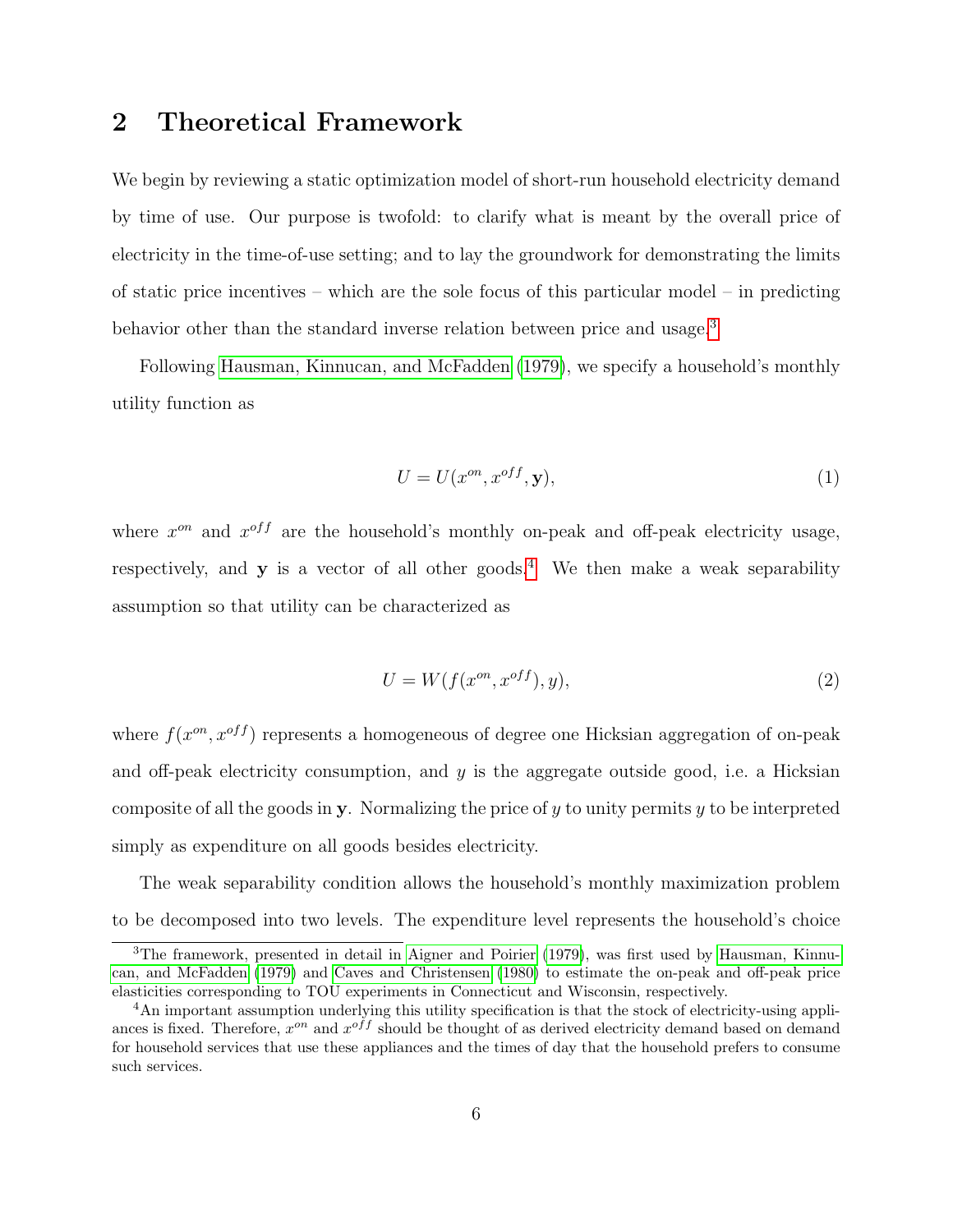of how much to spend on total electricity usage, where the remainder of its (fixed) income is spent on the aggregate outside good. The allocation level describes the household's choice of how to allocate electricity consumption across on-peak and off-peak hours for given total electricity expenditure, which depends only on electricity rates.

The choice of total electricity usage,  $X \equiv x^{on} + x^{off}$ , will depend on an aggregated price of electricity p given by

$$
p = sp^{on} + (1 - s)p^{off}, \tag{3}
$$

where  $s$  is the share of on-peak usage in total usage as determined in the allocation level of the maximization problem.[5](#page-6-0) The overall price of electricity is therefore simply the consumptionweighted average of the on-peak rate  $p^{on}$  and the off-peak rate  $p^{off}$ .

From the perspective of the expenditure level of the maximization problem, total electricity demand, X, can be affected by changes in the peak and off-peak rates through two channels. First, changes in the individual rates change the price of electricity,  $p$ , both directly and through the determination of the on-peak share, s, in the allocation level of the problem. These changes in  $p$  are associated with the usual income and substitution effects on  $X$  and the aggregate outside good as in any two-good framework. Second, changes in the individual rates can induce ancillary substitution effects between the aggregate outside good and the individual levels of peak and off-peak electricity consumption. These secondary effects, related to changes in the composition of total electricity consumption holding  $p$  constant, further influence the choice of how much to spend on total electricity usage.

These two channels are inherent in the properties that the expenditure level objective function inherits from  $W()$ , and it is these properties from which predictions can be drawn regarding total electricity consumption. Standard assumptions regarding these properties

<span id="page-6-0"></span><sup>&</sup>lt;sup>5</sup>The aggregated price in our empirical setting will also include a small adjustment for a fixed monthly charge and for the increasing-block structure of the non-TOU rate. This will be discussed in more detail in the following section.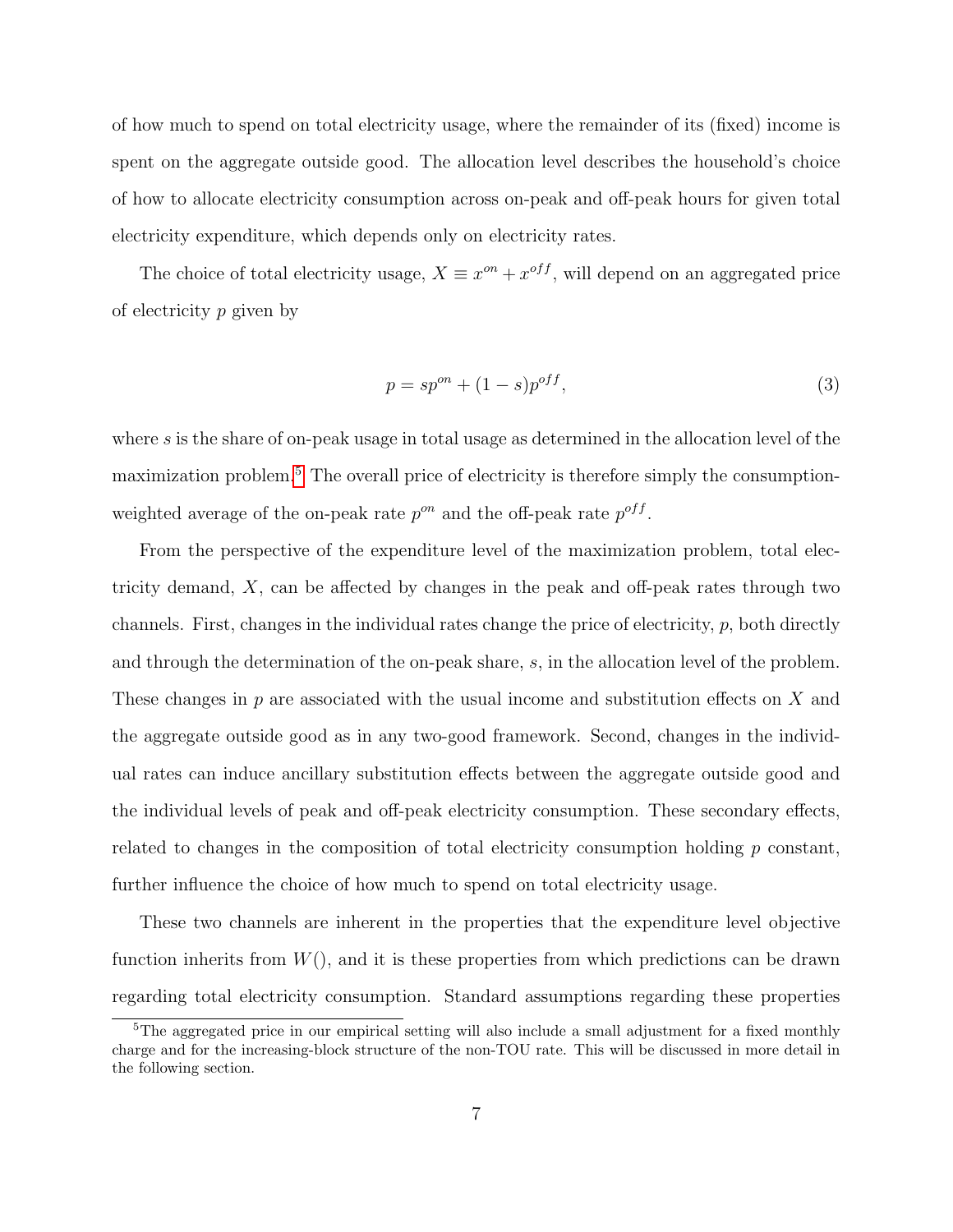are that  $X$  is a normal good (i.e. within the first channel, the income effect is positive) and that the ancillary substitution effects are relatively small in magnitude (i.e. the second channel, regardless of the direction of its influence, is dominated by the first). Under these conditions, the model predicts that a drop in  $p$  will lead unambiguously to an increase in the quantity demanded of X.

We use this theoretical framework and its predictions on total electricity consumption as a backdrop when discussing the structure of electricity rates faced by the households in our dataset in the following section, and when discussing our empirical results in the interpretation section below. Of course, the model is also capable of generating predictions concerning load shifting, i.e. the substitution of electricity usage across on-peak and off-peak times. However, we do not discuss these predictions, as our dataset, which we will introduce in Section 4 below, does not provide us with the means to investigate them empirically.

## 3 Program Design

Beginning in 2006, an electricity distribution company in the northeastern United States implemented a mandatory time-of-use (TOU) program for residential customers with high electricity use. Prior to the introduction of this program, most residential customers were billed according to a seasonal flat rate, with the price of electricity varying seasonally but remaining constant within a day. Approximately 12% of customers chose to be placed instead on a seasonal TOU rate, with the price of electricity varying seasonally and within a day. In the analysis that follows, we exclude these voluntary adopters.

Under the policy, when a residential customer's electricity usage in any 30-day billing period exceeded a pre-determined threshold, the customer was automatically placed onto TOU pricing. Beginning November 2006, a household was to be placed on TOU pricing by January of 2008 if usage in any 30-day billing period exceeded 4000 kWh. This threshold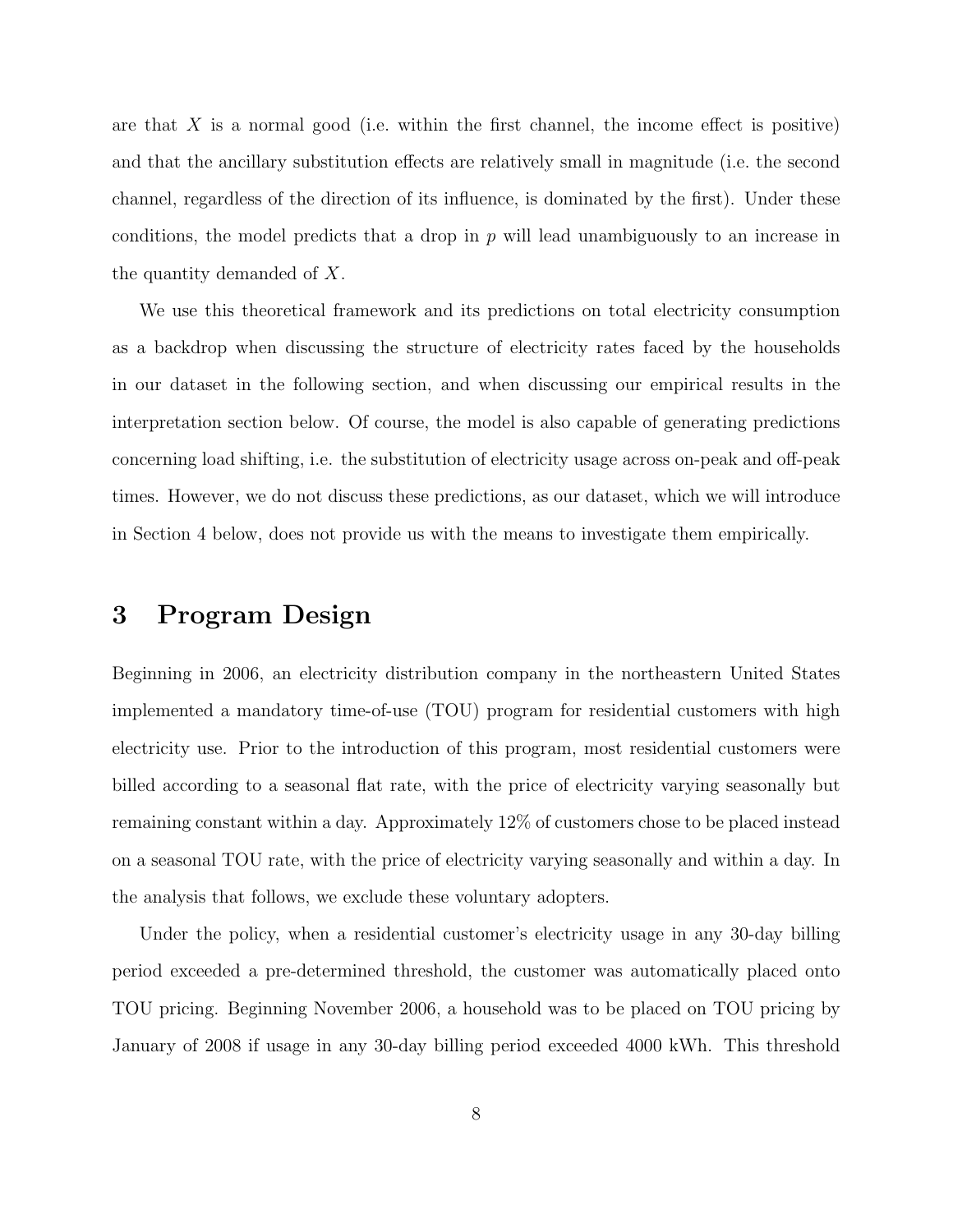applied until December 31, 2007. The threshold was lowered to 3000 kWh in 2008 and to 2000 kWh in 2009. The present study focuses on households that crossed the 4000 kWh threshold due to the unusual rate change that occurred at that time.

The residential TOU rate plan charges a high per-kWh rate at on-peak times (noon through 8pm on weekdays) and a low per-kWh rate at off-peak times (all other times and days). Table [1](#page-27-0) shows the TOU rates that were in effect over the period of our analysis, and compares them to the corresponding non-TOU rates. In our study, the summer non-TOU tariff had an increasing-block structure, with the first 500 kWh of usage in a billing month charged at a base "headblock" per-kWh rate and the remaining usage in that billing month charged at a higher "tailblock" per-kWh rate.

Given this increasing-block structure for the flat rate and the fact that all of the households in our analysis exceed 500 kWh in total electricity consumption in every month, the non-TOU monthly budget constraint can be expressed as

$$
pt(X - 500) + ph500 + g = E,
$$
\n(4)

where E is total electricity expenditure,  $p^t$  is the tailblock rate,  $p^h$  is the headblock rate, and g is a fixed monthly charge. Noting once again that total electricity consumption is simply the sum of on-peak and off-peak consumption, this can be re-written as

<span id="page-8-0"></span>
$$
p^t x^{on} + p^t x^{off} - (p^t - p^h)500 + g = E,
$$
\n(5)

which emphasizes the fact that the marginal rate faced by non-TOU customers in *both* on-peak and off-peak hours is the tailblock rate. Meanwhile, the TOU monthly budget constraint is given by

<span id="page-8-1"></span>
$$
p^{on}x^{on} + p^{off}x^{off} + g = E,
$$
\n<sup>(6)</sup>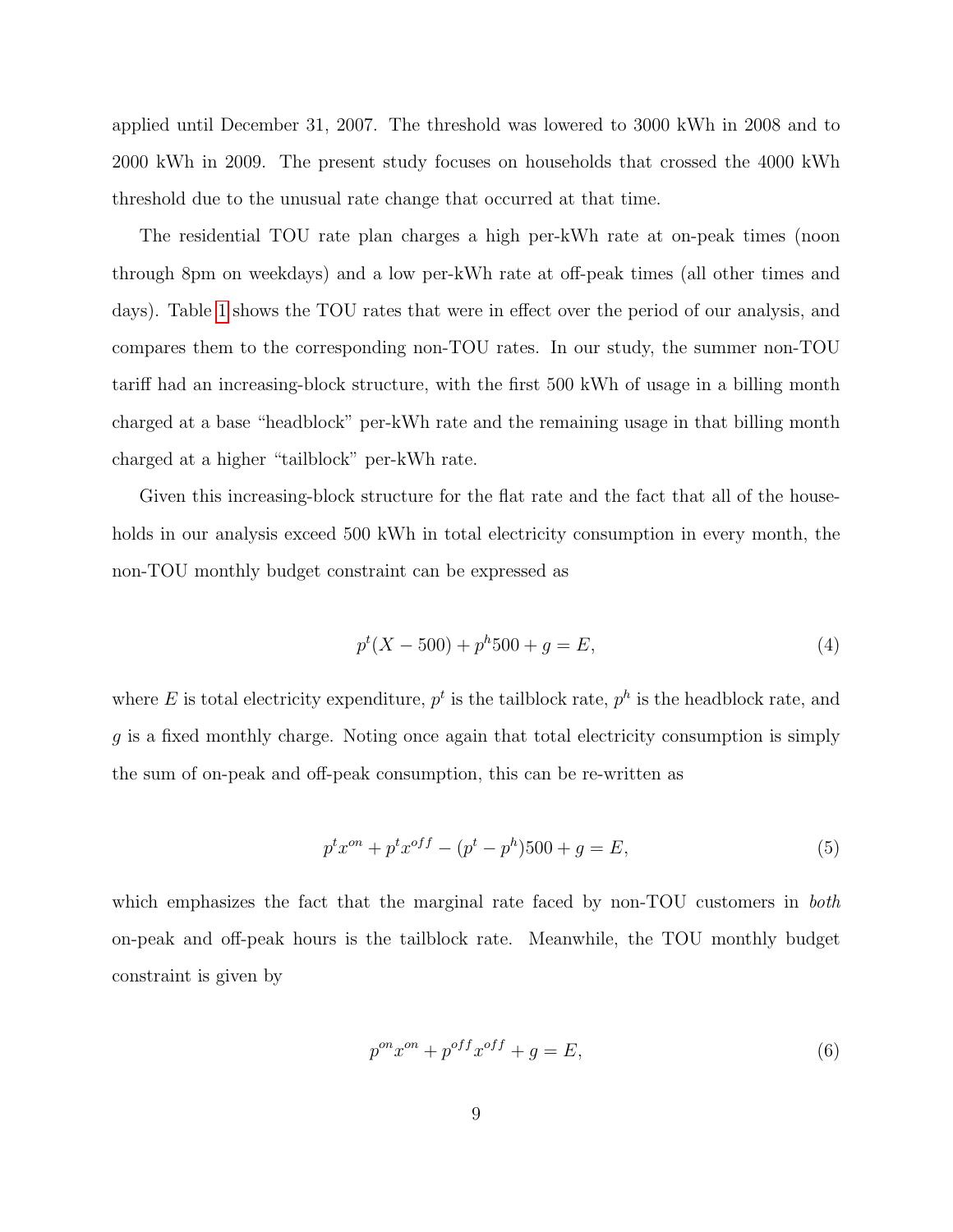where the fixed monthly charge g is the same as that for non-TOU customers in all months.

Within the theoretical framework presented in the previous section, total electricity expenditure is defined as the product of the aggregated electricity price and total electricity consumption, or  $E \equiv pX$ . Inserting this definition into equations [\(5\)](#page-8-0) and [\(6\)](#page-8-1) and dividing by total consumption gives expressions for the overall non-TOU and TOU electricity prices,

$$
p_N = p^t + \phi_N \tag{7}
$$

and

$$
p_T = sp^{on} + (1 - s)p^{off} + \phi_T,
$$
\n(8)

where the subscript  $r \in \{N, T\}$  refers to the non-TOU or TOU regime respectively, and the  $\phi_r$  are small constants based on the fixed charge and the headblock adjustment.

We can now link the rates in Table  $1-$  and thus the change in the overall electricity price experienced by a household that was switched from the flat rate to the TOU rate – to predictions generated by the theoretical framework. Setting  $\phi_T = \phi_N$  as a convenient approximation for now, it is clear that  $p_T < p_N$  if  $p^t > p^{on} > p^{off}$ , which was the case with the unbundled rates in Table [1](#page-27-0) throughout the summer of 2008.<sup>[6](#page-9-0)</sup> Further,  $p_T < p_N$  as well if  $p^{on} > p^t > p^{off}$  and s is sufficiently small. Therefore, as a first approximation, Table [1](#page-27-0) indicates that households that were switched to TOU in 2008 experienced a decrease in the aggregated price of electricity that they faced compared to households that remained on the flat rate. If these households were motivated solely by static price incentives, we would hence

<span id="page-9-0"></span><sup>6</sup>The unbundled rates include delivery and distribution charges only. They reflect the on-peak/off-peak gradient faced by all customers that chose to pay the generation rates of alternate suppliers, though the absolute level of the all-inclusive rates depends on the specific alternate supplier that a given household was served by, which we do not observe. The bundled rates are the all-inclusive rates that were faced by all customers that chose the EDC as their supplier, which includes about 45% of the EDC's overall customer base. All customers had the EDC in question as distributor, as there are no alternative distributors in the region.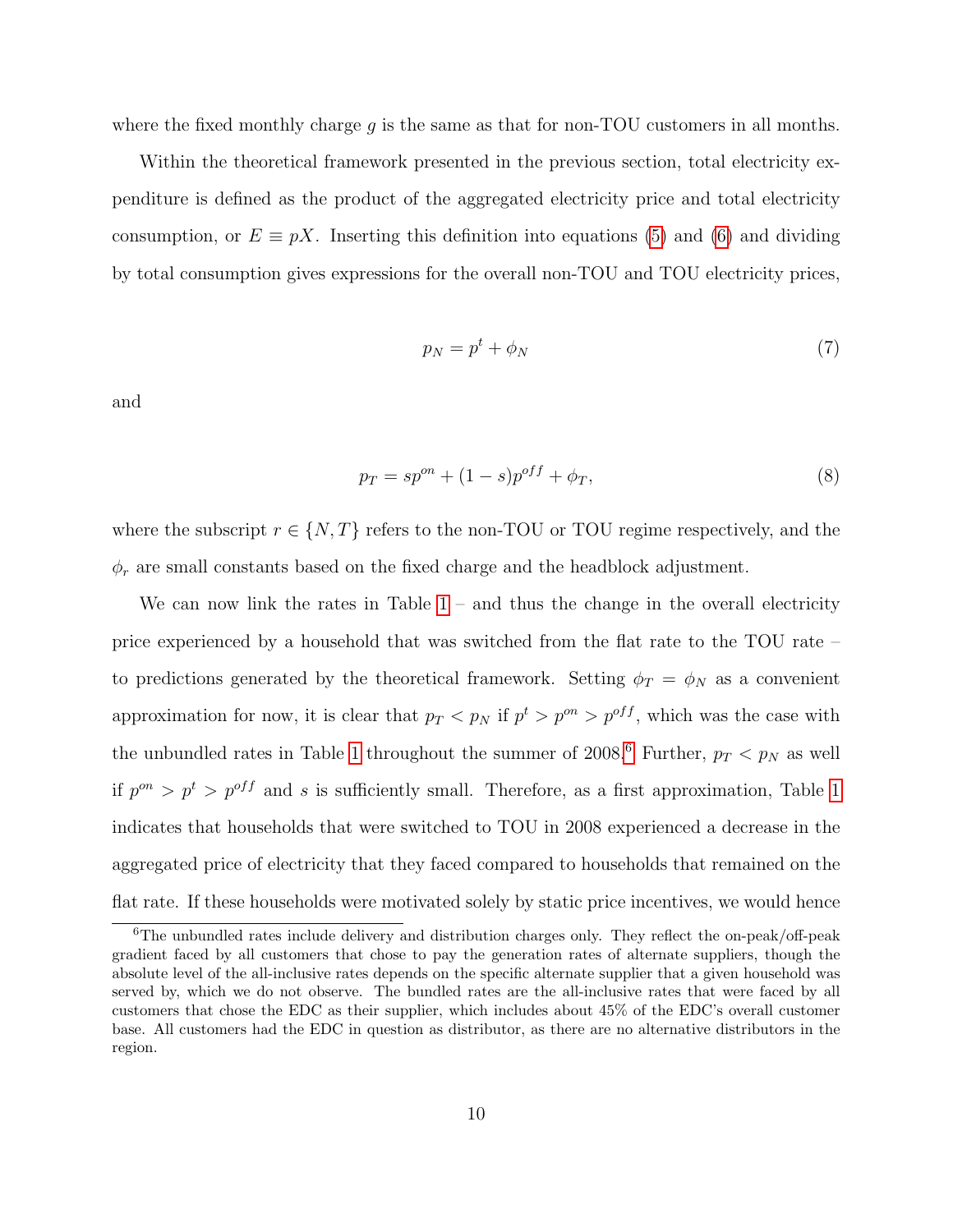expect, based on the discussion in the previous section and under standard assumptions, that they would have responded by increasing their total electricity consumption. In the interpretation section below, we will demonstrate more formally that these households did indeed face a lower electricity price, but that their response – a decrease in total electricity consumption – cannot be reconciled with a pure static price response.<sup>[7](#page-10-0)</sup>

# 4 Experimental Setting and Data

In this section we explain in detail how the TOU program we study gives rise to a regression discontinuity design, and discuss some nuances of our empirical setting. We then describe the billing data used to identify the effect of mandatory TOU pricing on total usage and total bills.

The key feature of the regression discontinuity design in general is that assignment to the treatment group is triggered by crossing some threshold. In our setting, this occurs when monthly usage exceeds a pre-determined level. For estimated treatment effects to be valid, it must be the case that within the neighborhood of this threshold, assignment to TOU is effectively random. This will occur if some idiosyncratic factors push some individuals over the threshold but not others, or as described by [Lee and Lemieux](#page-26-7) [\(2010\)](#page-26-7), households lack precise control over the "forcing variable". We define the forcing variable in our context, according to the rules of the program design discussed above, to be maximum monthly electricity usage between November 2006 and December 2007 net of the 4000 kWh threshold. We will define and discuss this forcing variable more formally in the following section when presenting our empirical specifications.

<span id="page-10-0"></span><sup>7</sup>The summer of 2008 is the only period in which households faced such a clear price reduction when being switched to TOU. By 2009, the EDC had a more standard TOU pricing scheme, with the on-peak and off-peak rates straddling the non-TOU flat rate. The change in the aggregate price of electricity for households switched to TOU by virtue of crossing either the 3000 kWh or 2000 kWh threshold in more recent years therefore cannot be determined as unequivocally as it can in the present case.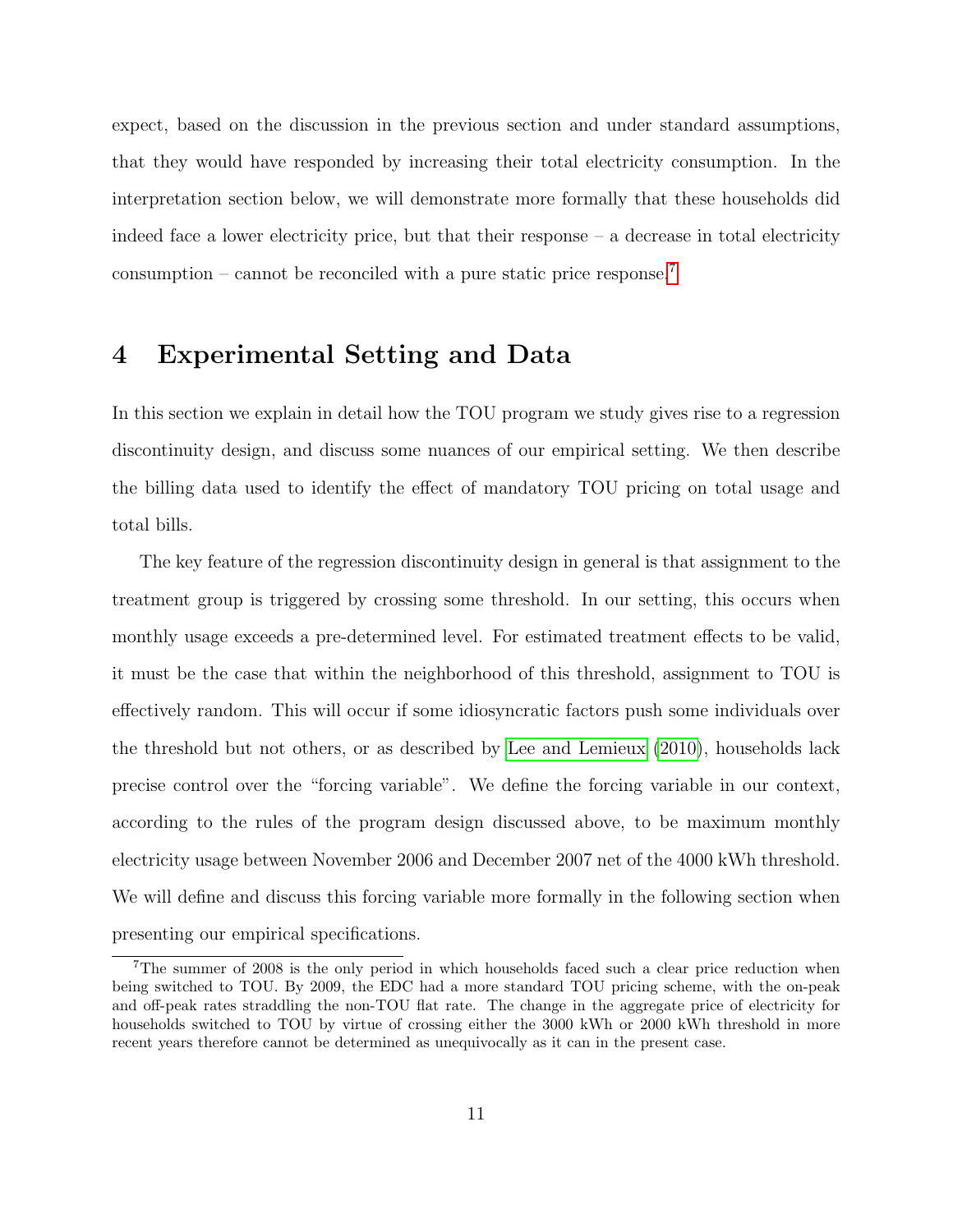It seems reasonable to assume that households have only imprecise control over their exact electricity usage in any billing period, since precise control would likely require sophisticated equipment for monitoring and regulating usage. The validity of this assumption can be assessed more formally by examining the distribution of the forcing variable. If there were "bunching" in the density of this variable just below the crossing threshold, this might indicate that households could manipulate usage to avoid crossing the TOU threshold. Figure [1](#page-28-0) demonstrates that there is no such bunching in our setting, and thus provides supporting evidence that crossing the threshold is random. We will therefore proceed to interpret differences in outcomes between individuals on either side of the threshold as causal effects.

However, one feature of the program – the varying lag across households between crossing a threshold and receiving the TOU treatment – complicates the regression discontinuity design, and in turn affects how the magnitude of these causal effects can be interpreted. To frame the issue, we divide the time period of our analysis into three sub-periods: the preexperiment period; the qualification period; and the treatment period. The pre-experiment period is defined as the set of months preceding the introduction of the mandatory TOU rule. The qualification period is defined as November 2006 through December 2007, the months during which a household, should it exceed 4000 kWh, would eventually be assigned to TOU pricing. No household was actually assigned to TOU pricing until February 200[8](#page-11-0).<sup>8</sup> Thus, up until this month there is no difference between crossers and non-crossers in the propensity to be treated. However, not all qualifying households were switched at this point, and indeed, some were not switched for several more months.<sup>[9](#page-11-1)</sup> Therefore, the propensity to be treated

<span id="page-11-0"></span><sup>&</sup>lt;sup>8</sup>There were some households that had previously adopted TOU on a voluntary basis, but again, voluntary adopters have been excluded from the analysis. This was done because such self-selection into treatment would invalidate the experimental design.

<span id="page-11-1"></span><sup>&</sup>lt;sup>9</sup>The long delays between crossing and switching, and the failure to switch some qualifying households altogether, occurred because of technical and administrative difficulties associated with installing requisite metering equipment. Households suffering from a serious illness or other life threatening situation necessitating the use of specialized electrical devices could apply for exemption from the program. We observe a small number of crossers that were switched to TOU but eventually allowed to revert to the non-TOU rate, and interpret this to be the result of the granting of a medical exemption. These households have been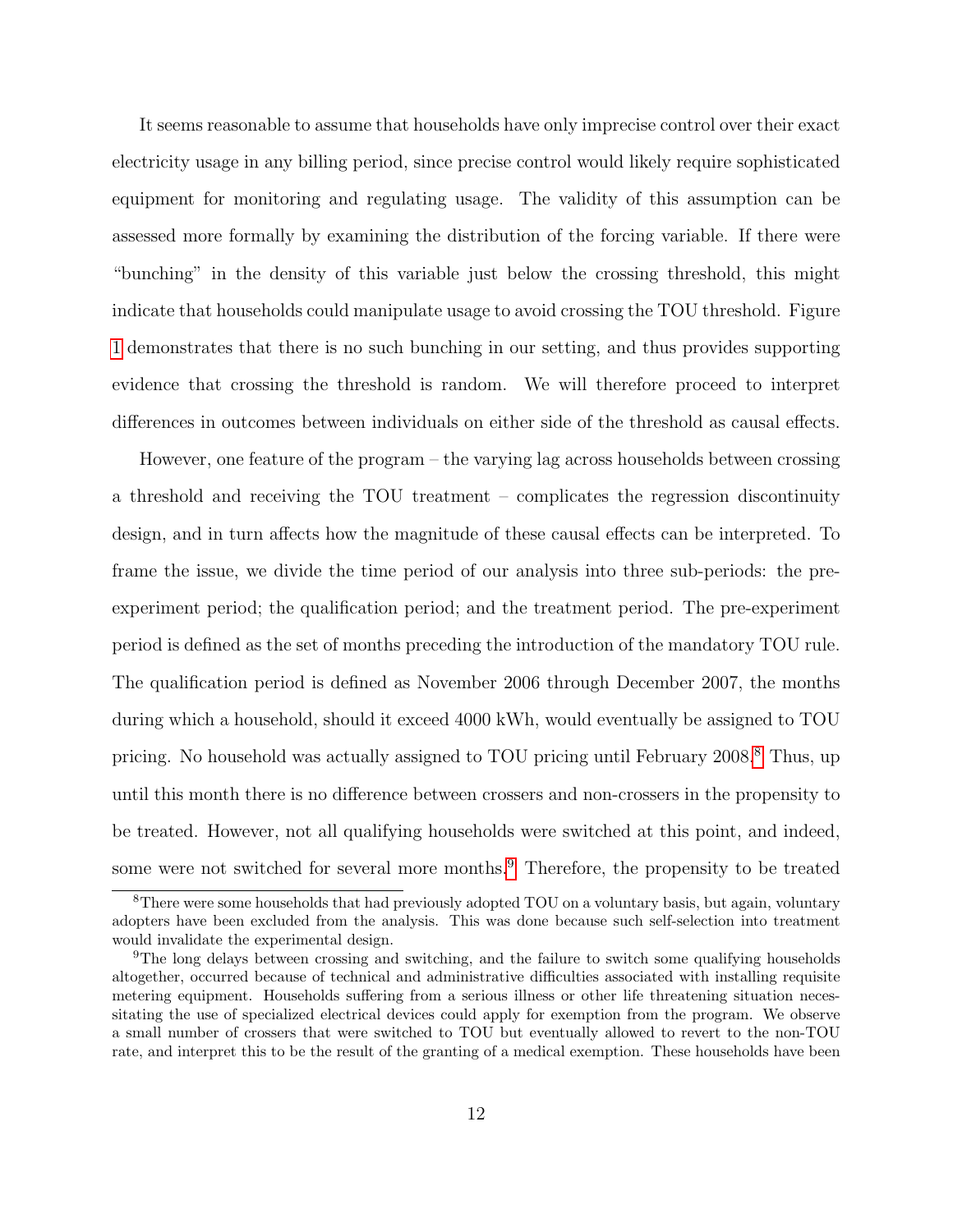did not immediately jump to 100% in February 2008. The treatment period, the focus of our analysis, comprises June - September 2008, months when most households that crossed the threshold ("crossers") should have been switched onto TOU. We choose these months to be the treatment period because households on TOU faced an unambiguously lower per kWh rate (net generation) than households on the non-TOU rate during this period.

Another nuance in our setting is that customers would also qualify to be switched to TOU if they breached a lower (3000 kWh) threshold in any month in 2008. This implies that it is possible for some households who never crossed the 4000 kWh threshold to nonetheless be on TOU in the later months of 2008. The joint effect of these two features is that the propensity to be treated increases over time for both groups, and thus that the difference in this propensity across groups will be substantial for a limited window only. The fact that "control" households may become treated in greater numbers in the later months of 2008 is another reason that we terminate the treatment period after September 2008.

It follows that, unlike in a canonical "sharp" regression discontinuity setting, in our setting crossing the TOU usage threshold is not a perfect determinant of being in the treatment group in any given month. Instead, the empirical setting should be viewed as having been generated by the Fuzzy Regression Discontinuity (FRD) design, where the "fuzziness" refers to the imperfection of the crosser/non-crosser distinction as a predictor of TOU status in a given treatment-period month. While the FRD design allows us to interpret differences in outcomes between crossers and non-crossers as causal treatment effects, we must adjust their magnitudes for the propensity for each group to be treated. These treatment effects can be estimated consistently only for treatment months in which a sufficiently high proportion of crossers is on TOU relative to the proportion of non-crossers on TOU.

Before turning to a more precise discussion of how we implement the estimation of these removed from the analysis. It is possible that some of the crossers that were never switched to TOU were granted a medical exemption pre-emptively, but we cannot observe this.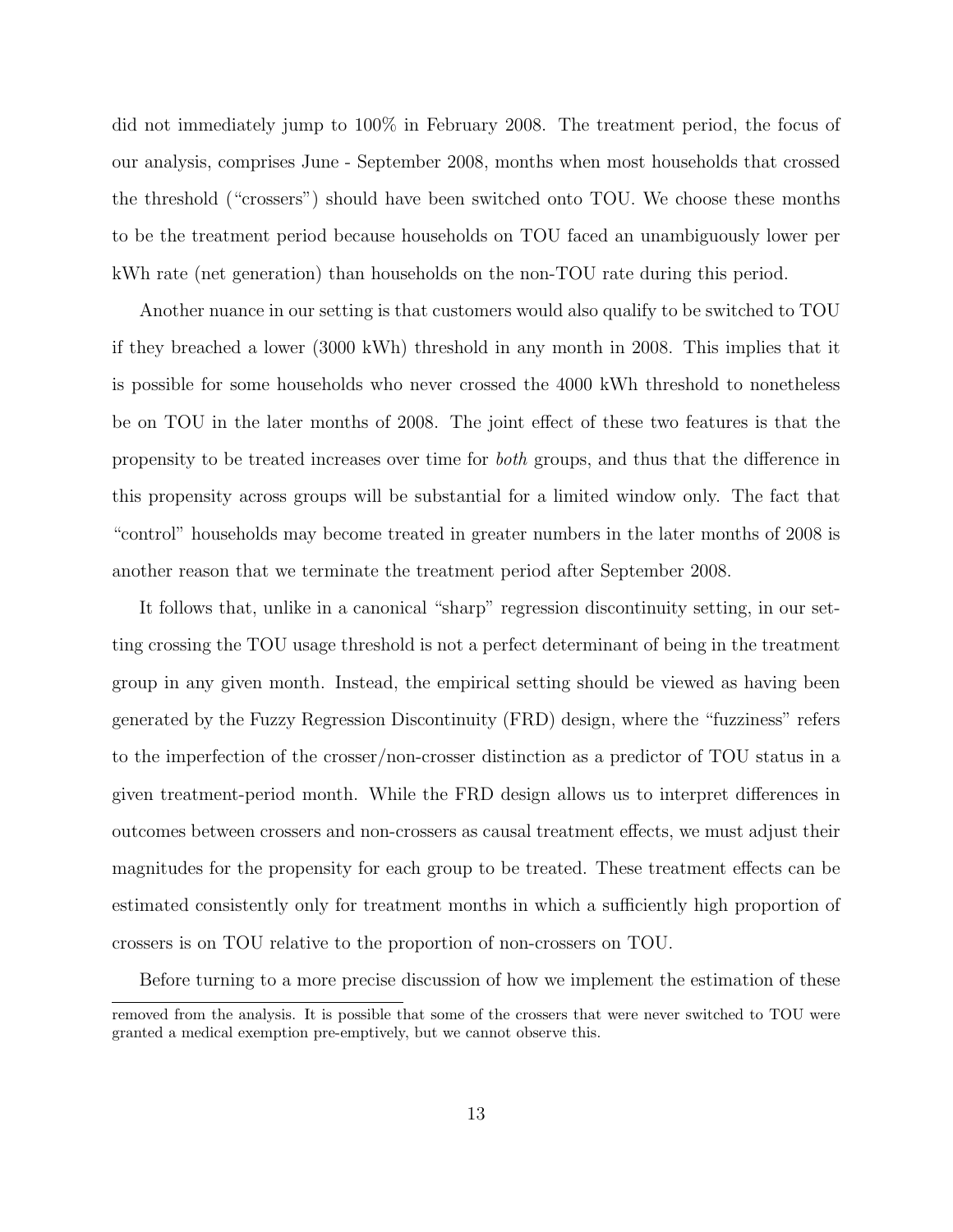treatment effects, we describe the billing data and present summary statistics. Monthly billing data beginning in June 2006 on total usage, total expenditure (net of generation) and rate class were provided for a sample of about  $35,000$  households.<sup>[10](#page-13-0)</sup> Table [2](#page-27-1) presents descriptive results at the preferred bandwidth of  $600 \text{ kWh}$ .<sup>[11](#page-13-1)</sup> The experiment consists of 1,096 households,  $34\%$  of which crossed the 4000 kWh threshold at some point in the qualification period. Mean usage and net-of-generation expenditure for this sample amount to 3,309 kWh and \$382 in July 2007, though within this bandwidth there is substantial variation in both usage and expenditure.[12](#page-13-2)

# 5 Treatment Effects for Total Usage and Total Bills

### 5.1 Methods

We compare crossers to non-crossers along several dimensions, separately for each month in the entire sample. Specifically, we estimate

<span id="page-13-3"></span>
$$
Y_i = \beta_0^{Yt} + \beta_1^{Yt} C_i + \beta_2^{Yt} f\left(\tilde{X}_i\right) + \beta_3^{Yt} C_i \times f\left(\tilde{X}_i\right) + \varepsilon_i^{Yt} \tag{9}
$$

individually for each month  $(t)$  and for various dependent variables Y. The variable  $C_i$  is a dummy variable indicating whether household *i* is a crosser. The variable  $\tilde{X}_i$  is the "forcing variable" that determines whether household *i* is a crosser. More precisely,  $\tilde{X}_i$  is household

<span id="page-13-0"></span><sup>&</sup>lt;sup>10</sup>The dataset is comprised of the population of households with usage above 1500 kWh in September 2010. The year 2010 was chosen so that the included households would be most representative of the EDC's current customer base. September was chosen because it corresponded to the annual system peak that year. <sup>11</sup>Bandwidth will be discussed in the following section and in Section [A.1.](#page-36-0)

<span id="page-13-2"></span><span id="page-13-1"></span><sup>&</sup>lt;sup>12</sup>Table [2](#page-27-1) does not report descriptive statistics on peak and off-peak usage because we do not have data on these variables. As we are relying on billing data, and since utilities have no need to meter usage by time of day if they do not charge time-varying rates, our dataset does not include information on the on-peak/offpeak breakdown of total usage for non-TOU household-months. As discussed in the interpretation section below, this breakdown can be inferred from billing data and rates for TOU household-months. However, without information for non-TOU household-months, we are unable to assess the effect of the switch to TOU on this breakdown.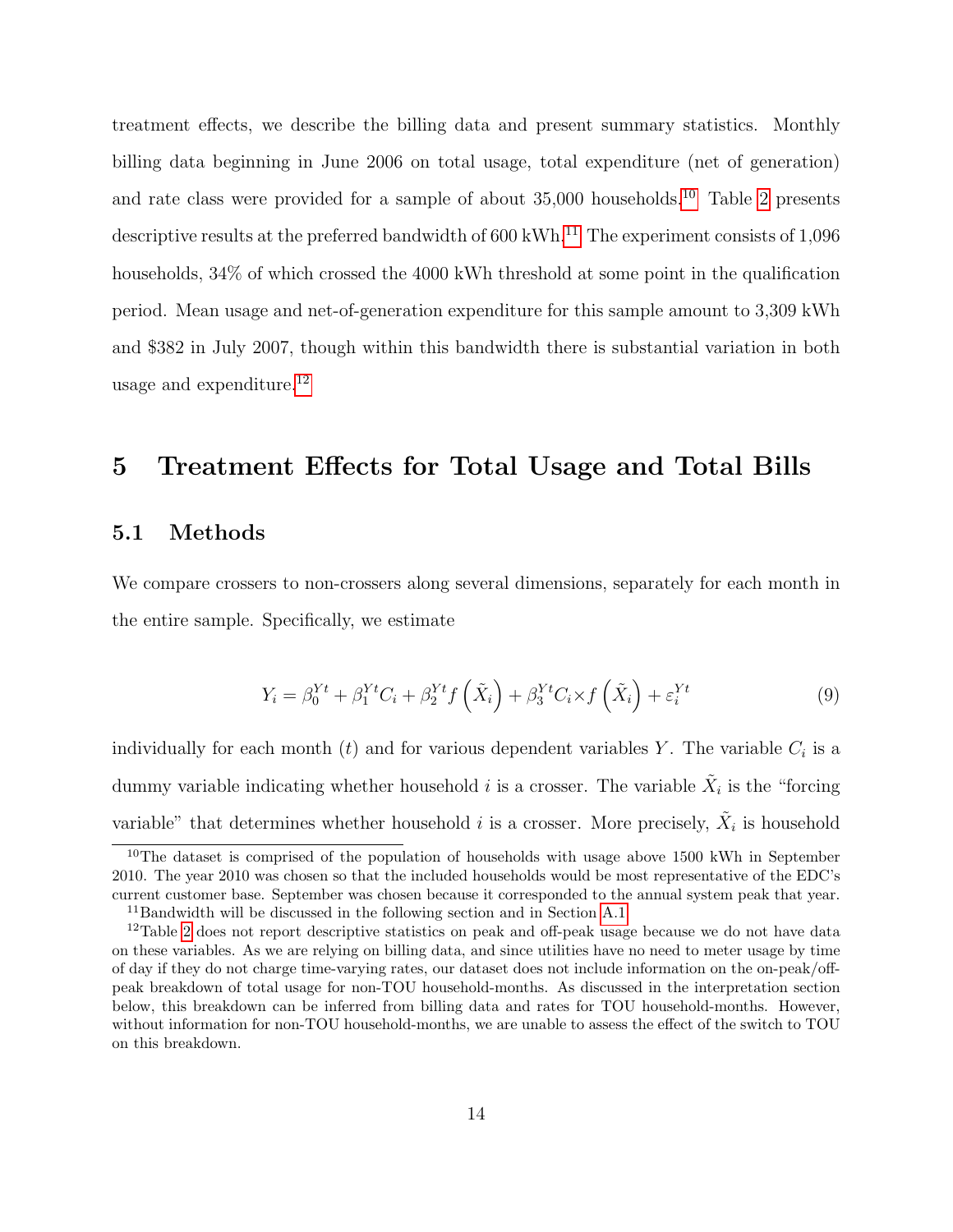i's maximum total usage across all billing periods during the qualification period net of the kWh threshold. Under the rules of the program, if  $\tilde{X}_i$  is strictly greater than zero, household i is a crosser and should receive the TOU treatment eventually.<sup>[13](#page-14-0)</sup>

The dependent variables we consider are total usage, total bills, and a dummy variable  $TOU_{it}$  indicating whether household i was on TOU pricing (i.e. was treated) in month t. Specification [\(9\)](#page-13-3) allows for a flexible relation between the outcome variable of interest and the forcing variable through the function  $f(.)$ , and allows this relation to differ for crossers and non-crossers.<sup>[14](#page-14-1)</sup> The parameter  $\beta_1^{Yt}$  measures the effect of being a crosser on the level of outcome variable Y in month  $t$  as the distance from the threshold approaches zero, and is interpreted as the Intent to Treat effect (ITT). These are causal effects by virtue of our assumption – discussed and supported in the previous section – that, as the distance from the threshold approaches zero, a household's crossing status is exogenous.

The fuzzy regression discontinuity treatment effect for outcome  $Y$  in any month  $t$  in the treatment period is defined as

<span id="page-14-3"></span>
$$
\tau_{FRD}^{Yt} \equiv \frac{\beta_1^{Yt}}{\beta_1^{TOUt}}.\tag{10}
$$

That is, the treatment effect for the outcome of interest is the ratio of the ITT for the outcome of interest to the ITT for the propensity to be treated.[15](#page-14-2) It can be estimated

<span id="page-14-0"></span><sup>&</sup>lt;sup>13</sup>Formally, let  $X_{it}$  be household i's total electricity usage in month t. Further, let usage on a standardized 30-day-billing-period basis be  $\ddot{X}_{it} \equiv X_{it}/d_{it} \times 30$ , where  $d_{it}$  is the number of total days actually in the billing period corresponding to household i's bill in month t. Then  $\tilde{X}_i \equiv \left( \max_{t \in \mathbb{Q}} \{ \ddot{X}_{it} \} - \bar{X} \right)$ , where  $\mathbb{Q}$  is the set of months in the qualification period and  $\bar{X}$  is the threshold; and  $C_i \equiv \mathbb{1}\left\{\tilde{X}_i > 0\right\}$ , where  $\mathbb{1}\left\{\right\}$  is the indicator function. The households included in these regressions are only those with a value of the forcing variable  $\tilde{X}_i$  within a selected bandwidth around zero, i.e. households "close to" the threshold. As discussed below, we first use a wide bandwidth to visually examine the data and then use an optimal bandwidth to estimate treatment effects.

<span id="page-14-1"></span><sup>&</sup>lt;sup>14</sup>We first define  $f(.)$  as a fourth-order polynomial to visually examine the data, then as linear to estimate the treatment effects. Within the optimal bandwidth, we do not find alternatives to the linear form to qualitatively affect our estimated treatment effects.

<span id="page-14-2"></span><sup>&</sup>lt;sup>15</sup>See [Lee and Lemieux](#page-26-7)  $(2010)$ , p. 300 for a discussion of how the FRD treatment effect thus defined is equivalent, under the standard local average treatment effect assumptions, to the average treatment effect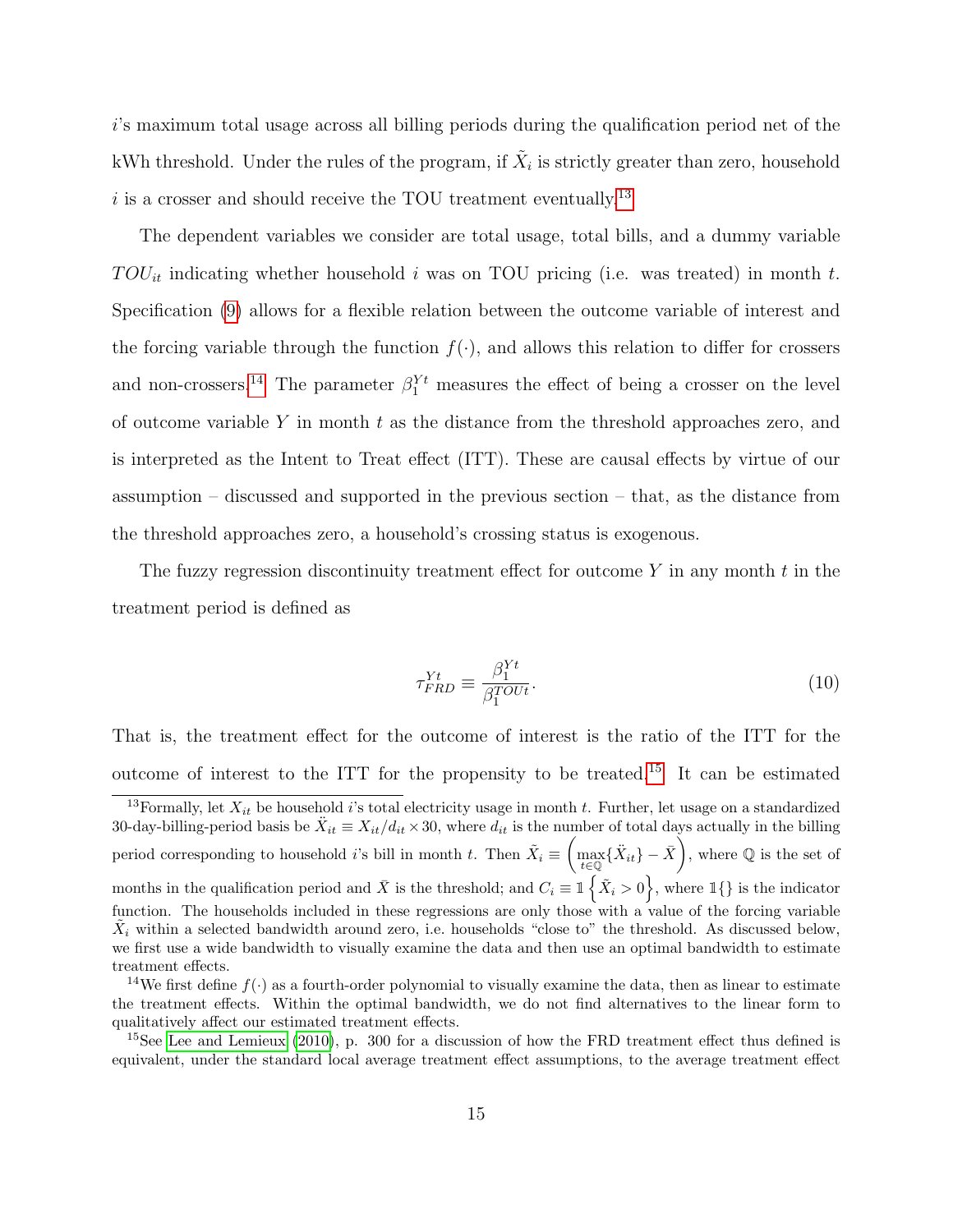by applying two-stage least squares to the following system of equations for any outcome variable  $Y$  in a given treatment-period month  $t$ :

<span id="page-15-0"></span>
$$
Y_i = \tau_0^{Yt} + \tau_1^{Yt}TOU_i + \tau_2^{Yt}f\left(\tilde{X}_i\right) + \tau_3^{Yt}C_i \times f\left(\tilde{X}_i\right) + \omega_i^{Yt} \tag{11}
$$

<span id="page-15-1"></span>
$$
TOU_i = \beta_0^{TOUt} + \beta_1^{TOUt}C_i + \beta_2^{TOUt}f\left(\tilde{X}_i\right) + \beta_3^{TOUt}C_i \times f\left(\tilde{X}_i\right) + \varepsilon_i^{TOUt},\tag{12}
$$

where  $\hat{\tau}_{1,2SLS}$  is numerically equivalent to inserting the ITTs estimated via specification [\(9\)](#page-13-3) into equation [\(10\)](#page-14-3).

### 5.2 Preliminary Evidence

We begin by visually examining the propensity to be treated, total billed amount, and total usage on each side of the threshold in July 2008. Specifically, we estimate specification [\(9\)](#page-13-3), including households within a very wide range around the threshold and allowing the relation between the outcome variable and the forcing variable to have a separate quartic form on each side of the threshold. This provides a first look at whether the relation exhibits a discontinuity at the threshold (i.e. an intent to treat effect), and allows us to diagnose any non-linearities that may complicate the identification of a discontinuity.

Figure [2](#page-29-0) shows the estimated propensity to receive the TOU treatment for crossers (households that exceeded the 4000 kWh threshold) and non-crossers. Crossing the threshold is clearly a strong predictor of having received the TOU treatment by July 2008, as illustrated by the dramatic discontinuity at the threshold. However, it is not a perfect indicator, as some non-crossers just to the left of the threshold – i.e. whose maximum 30-day usage during the 4000 kWh qualification period was very close but did not exceed the 4000 kWh threshold – have a small but positive propensity to be treated. Likewise, a few crossers still had not for compliers in a potential outcomes framework.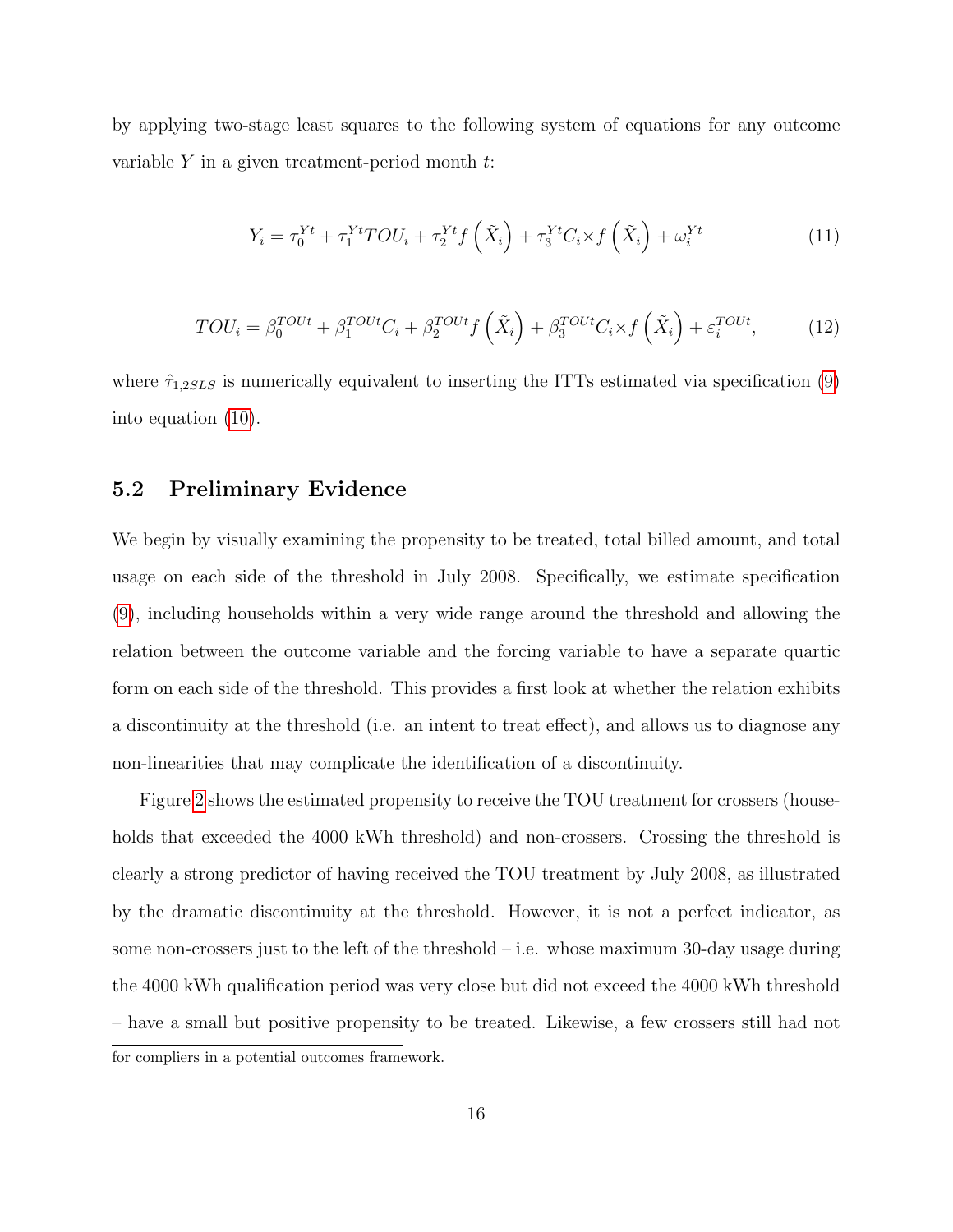received the TOU treatment by July 2008.

In Figures [3](#page-29-1) and [4,](#page-30-0) we present the estimated total billed amount and usage, respectively, on each side of the 4000 kWh threshold in July 2008. These graphs illustrate a discontinuity both in expenditure and usage at the threshold, suggesting that a crosser had a substantially lower electricity bill than a non-crosser at the threshold (by about \$100). While the relation in Figure [3](#page-29-1) exhibits some non-linearity, particularly for very high levels of the forcing variable, these figures provide fairly clear evidence that the difference in usage and expenditure is indeed the result of a discontinuity.

### 5.3 Treatment Effects

Having provided visual evidence of the discontinuity, we now restrict specification [\(9\)](#page-13-3) to be linear in the forcing variable and in its interaction with crossing status, and include only households within a narrower, optimally-chosen bandwidth of 600 kWh.<sup>[16](#page-16-0)</sup> We use this form to identify ITTs for each dependent variable for several pre-qualification and qualification months, as well as our treatment months of June - September 2008. To present the results as compactly as possible, we graph time series of the set of estimated coefficients for each of the three dependent variables. For dependent variable Y, we graph  $\hat{\beta}_0^{Yt}$  – the estimate of outcome Y in month t for a non-crosser exactly at the threshold – and  $\hat{\beta}_0^{Yt} + \hat{\beta}_1^{Yt}$  – the same for a crosser exactly at the threshold – for every month, also indicating when the difference between the two is statistically significant.

Figure [5](#page-30-1) graphs the ITT of the probability that a crosser receives the TOU treatment for each individual month between June 2006 and January 2009.[17](#page-16-1) The months between the

<span id="page-16-0"></span><sup>&</sup>lt;sup>16</sup>The method used to determine the optimal bandwidth is described in Section [A.1.](#page-36-0) A larger bandwidth leads to more precise estimates of the discontinuity. However, it also means that households further away from the threshold are being used to identify the discontinuity at the threshold, which can impart a bias.

<span id="page-16-1"></span><sup>&</sup>lt;sup>17</sup>The bandwidth is symmetric, so encompasses households with a value of the forcing variable between -600 kWh and 600 kWh. Note that the data in Figure [2](#page-29-0) have been smoothed for ease of presentation, so that each point represents several households. The point for July 2008 in Figure [5](#page-30-1) is based on straight lines of best fit through the first 7-8 points on each side of the threshold in Figure [2.](#page-29-0)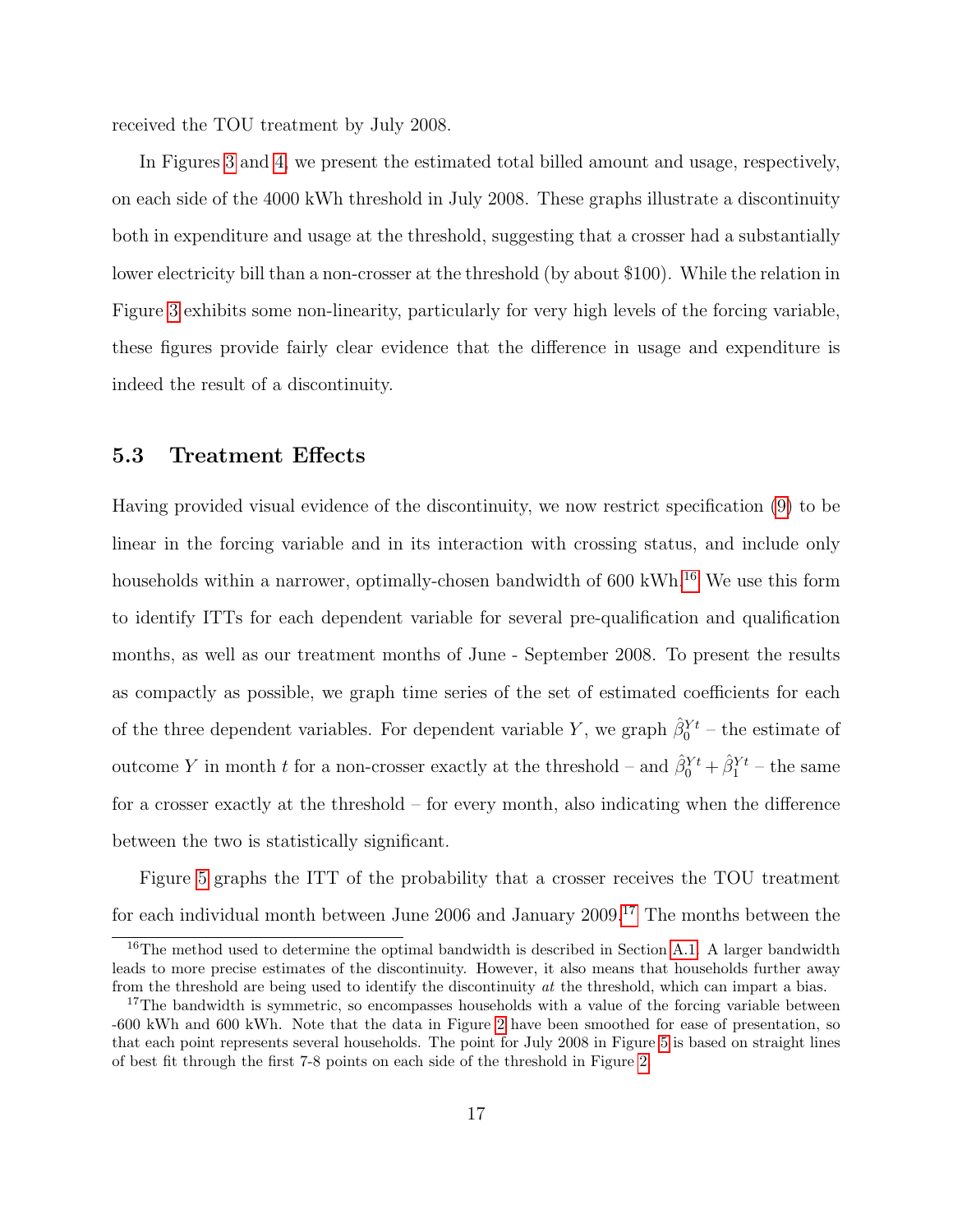vertical lines delineate the qualification period, and the months further to the left are the pre-experiment period. This figure illustrates that crossing the TOU threshold is a strong predictor of TOU pricing in the treatment period. In the pre-experiment and qualification periods the propensity to be on time-of-use pricing is zero for both crossers and non-crossers by construction, since we restrict our sample to households that did not receive the treatment during the qualification period.<sup>[18](#page-17-0)</sup> However, by October 2008, the proportion of control households that had been switched to TOU by virtue of crossing the 3000 kWh threshold earlier that year was so high that treatment effects cannot be consistently estimated for this month onwards.

We present the estimated ITTs on the total bill in Figure [6.](#page-31-0) The large discontinuity illustrated in Figure [3](#page-29-1) for July 2008 is also present for the other treatment months, with 95 percent confidence. We also observe that the estimated total bill was nearly identical for crossers and non-crossers throughout the pre-experiment and qualification periods. This balance on pre-determined observables is consistent with the intent to treat being randomly assigned at the threshold. It also suggests that the large ITTs observed in the summer 2008 are not spuriously caused by systematic difference in summer usage patterns between crossers and non-crossers.

Figure [7](#page-31-1) illustrates the estimated ITTs on total electricity usage over time. Total usage was nearly identical between crossers and non-crossers throughout the pre-experiment and qualification periods, providing evidence of another observable along which the two groups are balanced. However, during the treatment periods, there is a significant difference in total usage in June and July 2008, when crossers at the threshold exhibited lower usage than non-

<span id="page-17-0"></span><sup>&</sup>lt;sup>18</sup>Households with a value of the forcing variable substantially higher than the upper bandwidth cut-off of 600 kWh are more likely to have crossed the 4000 kWh threshold for the first time early in 2007, and such households were required to have been switched to TOU before the end of 2007. A few of these households were indeed switched in late 2007, but most were not switched until February 2008. The delay in rolling out the program for these larger households (which are not included within the bandwidth we consider in any case) appears to be due to unforeseen technical and administrative issues faced by the EDC.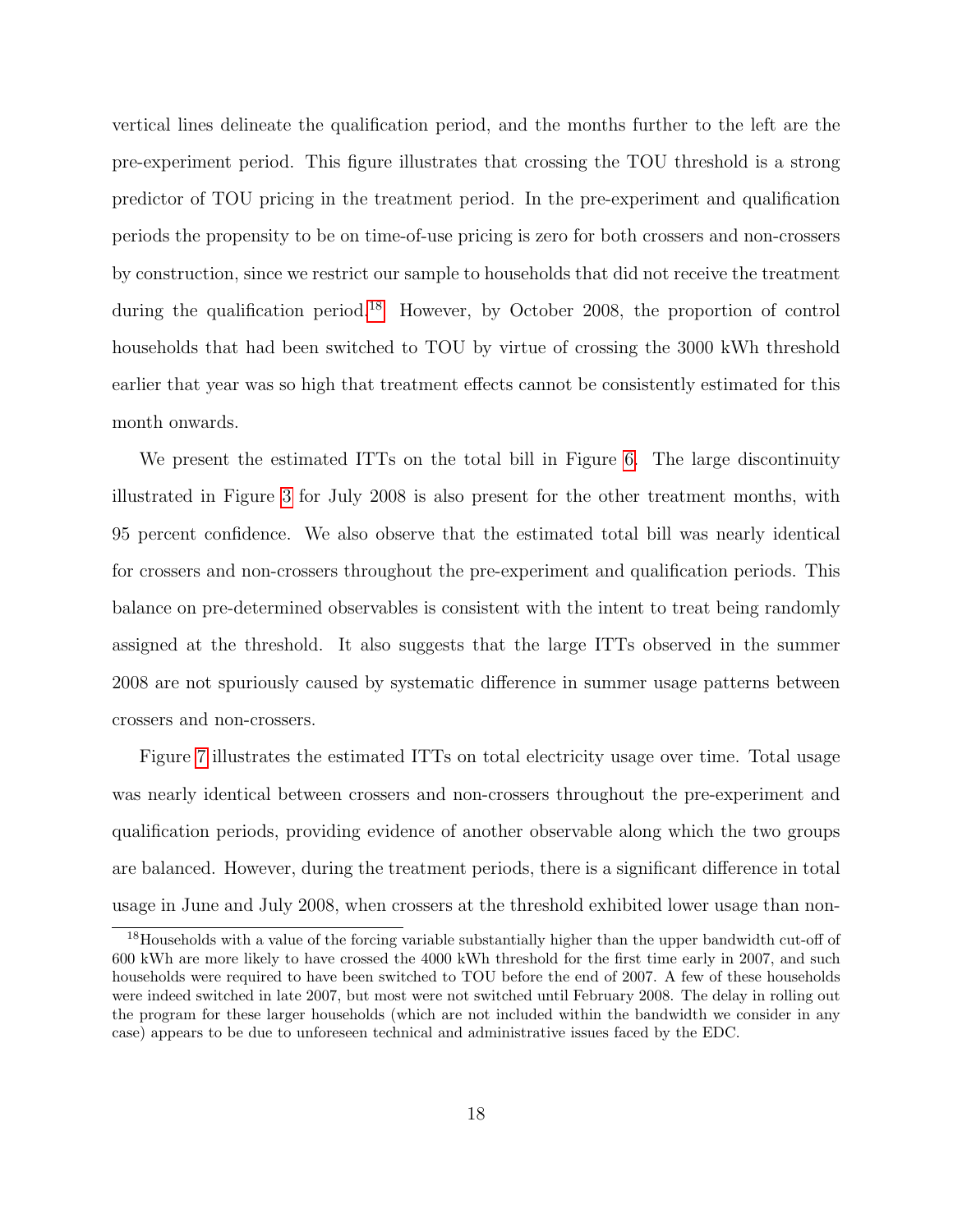crossers at the threshold. We also see some visual evidence of lower usage for TOU households in August and September, though we cannot distinguish these from zero with confidence. The absence of significant differences in total usage between crossers and non-crossers during the pre-experiment and qualification periods indicates that the differences in June and July 2008 are not driven by pre-existing differences between the groups. It also indicates that non-crossers were not purposely restraining their usage during the qualification period to avoid crossing the threshold, which would violate the random assignment assumption.

Table [3](#page-28-1) shows the treatment effects, adjusted for the propensity to be treated, on total usage and total bills for each month in the treatment period. To give a better sense of magnitudes, treatment effects are reported as a percentage of the level of the respective variable for non-TOU households at the threshold.<sup>[19](#page-18-0)</sup> We find that the switch to TOU pricing caused economically and statistically significant reductions in electricity expenditure in all treatment months, of at least 21% and as much as 30% in July. This is matched by statistically significant declines in total electricity usage in June and July of 9-10%, and noisy declines of 5 and 2 percent in August and September, respectively.

When interpreting the expenditure estimates, it seems natural that electricity expenditure would decline or remain unchanged since customers on TOU faced lower peak and off-peak rates compared to flat rate households. In contrast, basic intuition suggests that demand for electricity should increase with a reduction in electricity prices; yet we find the opposite to be true. We now investigate the revealed choice behavior more directly.

<span id="page-18-0"></span><sup>&</sup>lt;sup>19</sup>That is, each entry shows  $\hat{\tau}_1^{Yt}/\hat{\tau}_0^{Yt} \times 100$  from a separate two-stage least squares application of equations [\(11\)](#page-15-0)-[\(12\)](#page-15-1). We discuss the bootstrap methods we employ to estimate the standard errors of these transformed coefficient estimates in Section [A.2](#page-37-0)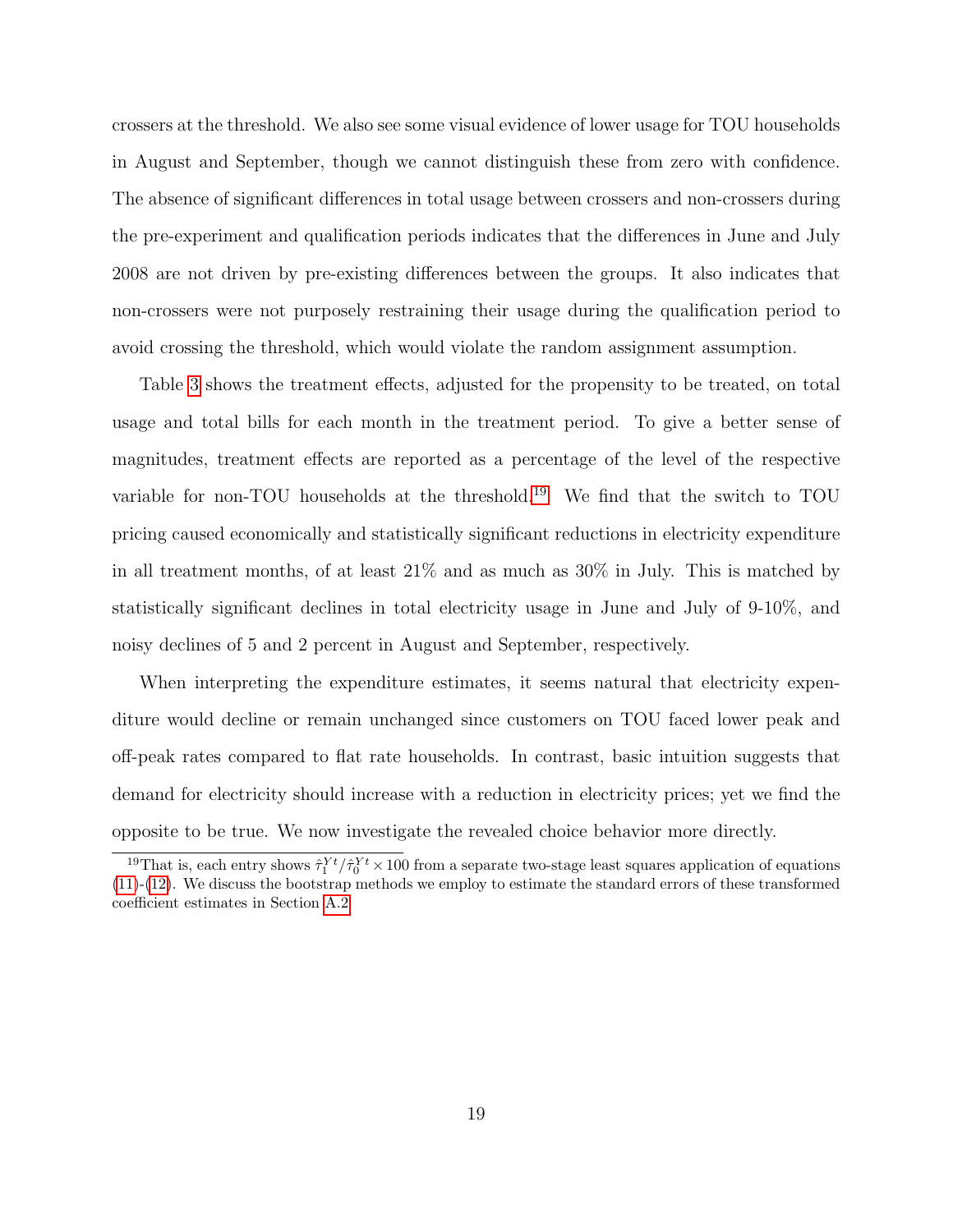# 6 Interpretation

To assist us in digesting the empirical results, we turn to Figures [8](#page-32-0) and [9,](#page-33-0) which provide a simple visual way to evaluate the nature of consumer choice. These figures present graphs of budget frontiers and revealed choices as implied by the empirical results described in Table [3.](#page-28-1) Each graph presents the consumption bundle chosen by TOU customers, as well as two budget frontiers. These features of the choice setting are derived directly from prices and estimates of behavior in treatment (TOU) and control (non-TOU) at the threshold. The TOU consumption bundle is revealed arithmetically from the relationship between total consumption  $(\hat{\tau}_0^{kWh_t} + \hat{\tau}_1^{kWh_t})$  and the TOU tariff rates. Budget frontiers are determined by the revealed expenditure level at the threshold (also from the application of the 2SLS estimation) and relative prices.<sup>[20](#page-19-0)</sup>

The first frontier is based on non-TOU rates and the level of expenditure of the non-TOU household, and has a slope of -1 to reflect equality of peak and off-peak prices. This frontier represents all combinations of on-peak and off-peak usage that sum to the estimated non-TOU total usage at the threshold. Note that any point on the interior of this frontier is unequivocally a drop in total consumption relative to the non-TOU bundle. The second, analogous, frontier is based on TOU rates and the expenditure of the non-TOU household at the threshold. Were expenditure for treated households to remain at the revealed non-TOU level, this second frontier represents the upper limit of the feasible set of TOU bundles. Each budget constraint is presented separately for the months June to September 2008.

We present two different rate types – unbundled in Figure [8](#page-32-0) and bundled in Figure [9](#page-33-0) – to reflect differences in the TOU gradient between two customer types in our sample. Unbundled rates are paid by customers who have elected to purchase electricity generation

<span id="page-19-0"></span><sup>&</sup>lt;sup>20</sup>Algebraically, the budget frontiers are expressed by equations  $(5)$  and  $(6)$ , with the values of actual rates and revealed total expenditure inserted where appropriate. The imputation of the TOU consumption bundle is discussed in Section [A.3.](#page-38-0) A technical issue involving an adjustment of calendar-month rates for billing cycles that is necessary for implementing this imputation is discussed in Section [A.4.](#page-39-0)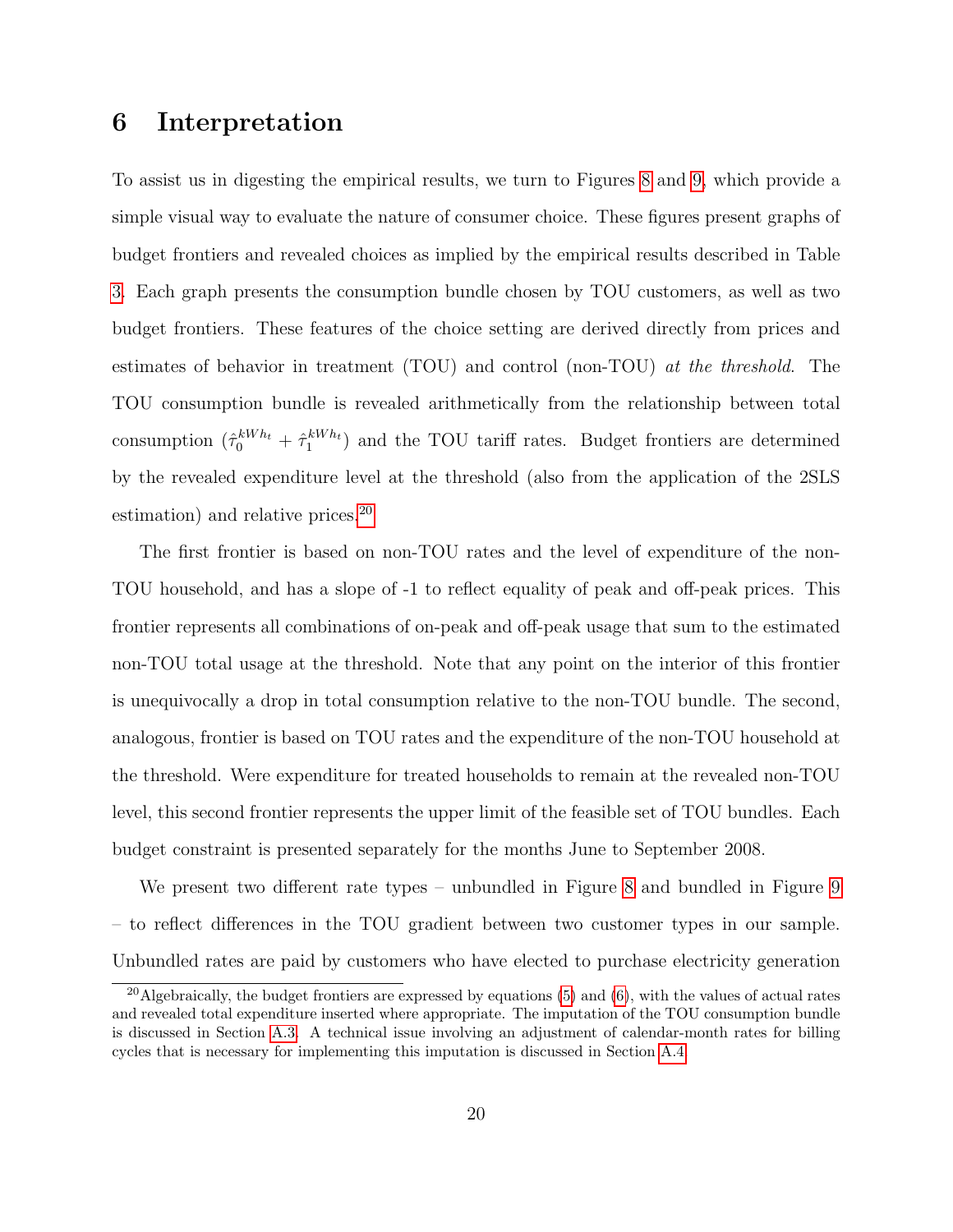from an "alternate supplier" (i.e. not from the regulated electricity distribution company). During the period of analysis, all alternate supplier generation rates were time-invariant,  $2<sup>1</sup>$ implying that the entire TOU gradient was transmitted through the unbundled price for these customers. On the other hand, bundled rates include generation charges that are paid to the electricity distribution company. In our setting, these generation charges transmit an additional peak/off-peak price gradient. As such, the choice setting is different for customers who have elected to purchase generation from an alternate supplier than for those purchasing exclusively from the regulated utility, so we present budget frontiers separately for each.

Recall that the TOU rates/non-TOU expenditure frontier represents the theoretical maximum consumption possibilities available to a household that is switched to TOU pricing and retains the non-TOU level of electricity expenditure. This line describes the frontier of the feasible set of on-peak/off-peak bundles from which a treated household could choose if on-peak and off-peak electricity were the only two goods consumed. The bundle chosen by the control household at the threshold lies somewhere on the non-TOU rates/non-TOU expenditure line, and from these figures it is therefore apparent that the chosen TOU bundle was feasible under the non-TOU budget and rates. Thus the original non-TOU bundle is revealed preferred to the TOU bundle. Note that this is true irrespective of the presence of crossing of the budget constraints (which we discuss below). In this simplified two-good representation, each graph illustrates an outcome in which treated consumer choices violate the Weak Axiom of Revealed Preference (WARP).

A more realistic interpretation of the setting includes an outside consumption good in addition to both electricity goods, as in the theoretical framework presented in the second section. When we allow for the presence of an outside good, changes in electricity rates will affect how much of this outside good is purchased, and thus how much of the household's

<span id="page-20-0"></span> $^{21}$ A thorough search of alternate supplier rates by the authors in 2010 confirmed what our utility partners asserted: time-varying generation rates were not offered by alternate suppliers until more recently.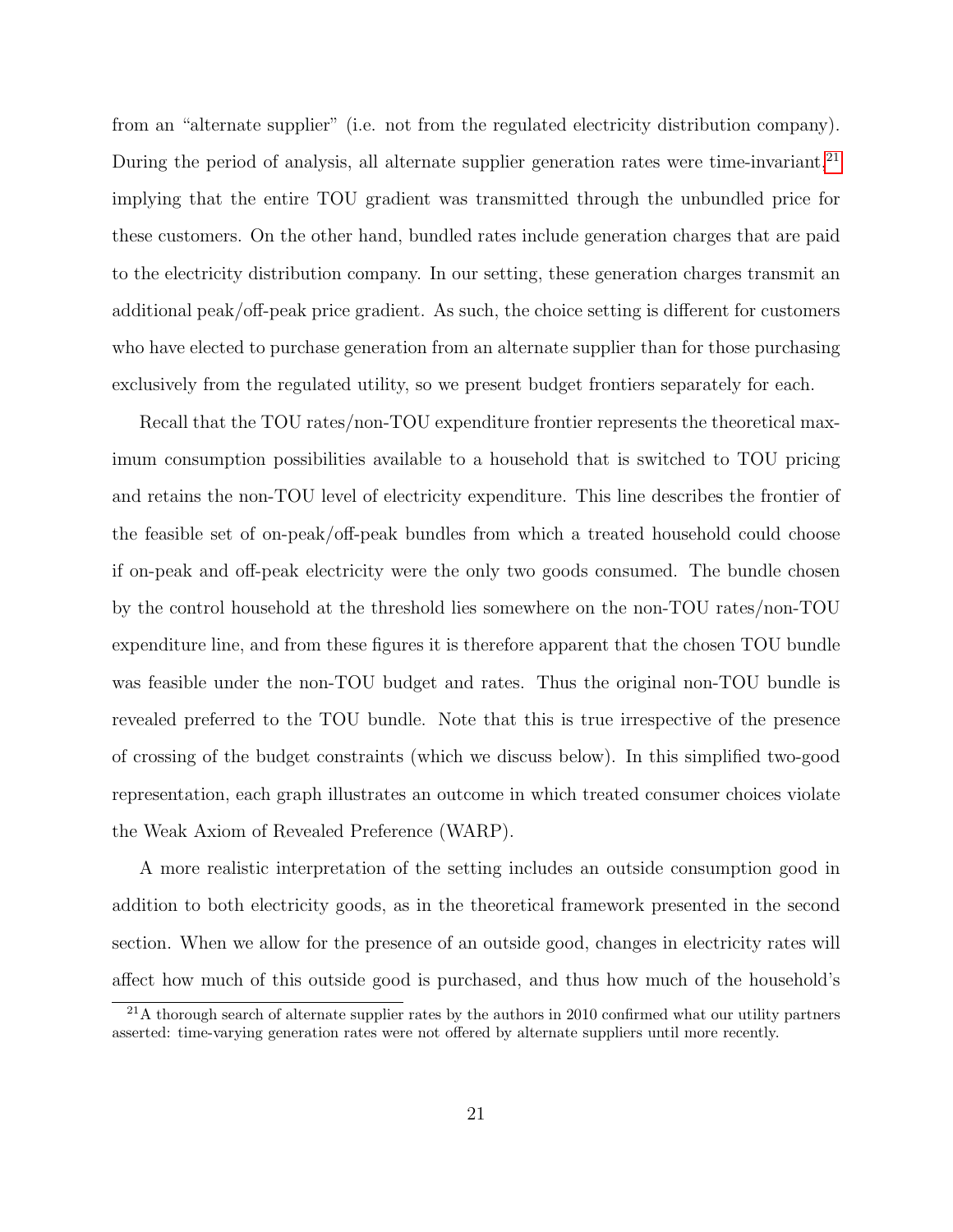(unobserved) monthly income is allotted for total electricity consumption. Specifically, when the TOU bundle is interior to the TOU rates/non-TOU expenditure line, it is associated with lower total electricity expenditure, and thus an increase in the quantity of the outside good consumed by the TOU household at the threshold compared to the non-TOU household at the threshold. Here we will distinguish between regions in which the TOU rates/non-TOU expenditure frontier lies above the non-TOU frontier, and those in which it lies below.

In regions where the TOU rates/non-TOU expenditure constraint is on the exterior of the non-TOU constraint, the outside good has become relatively more expensive in treatment (i.e. the overall price of electricity has fallen while the absolute price of the composite non-electricity good is assumed to be the same for the non-TOU and TOU households at the threshold). In these cases, if the reduction in total electricity consumption that we observe and the increase in consumption of the outside alternative that this implies were to be consistent with static price incentives, one of two abnormal conditions would have to hold: either the outside good would have to be associated with substantially stronger substitution patterns with peak or off-peak consumption individually than with total electricity consumption overall;[22](#page-21-0) or total electricity consumption would have to be associated with a negative income elasticity so large as to make electricity a Giffen good. We consider these to be unsatisfactory explanations with which to reconcile the empirical findings.

In regions where the TOU rates/non-TOU expenditure frontier is interior to the non-TOU budget (i.e. in the lower-right region of the graphs where the frontiers cross), the story becomes slightly more nuanced. For households consuming in that region, the switch from the flat rate to TOU implies an increase in the overall price of electricity. In this case, a net decrease in electricity consumption can be explained by static price incentives under

<span id="page-21-0"></span> $^{22}$ For example, if off-peak consumption were strongly complementary with non-electricity consumption, the drop in the off-peak rate could induce such a large increase in consumption of the outside good that the share of income remaining for electricity consumption might be reduced enough that total electricity consumption would have to decrease.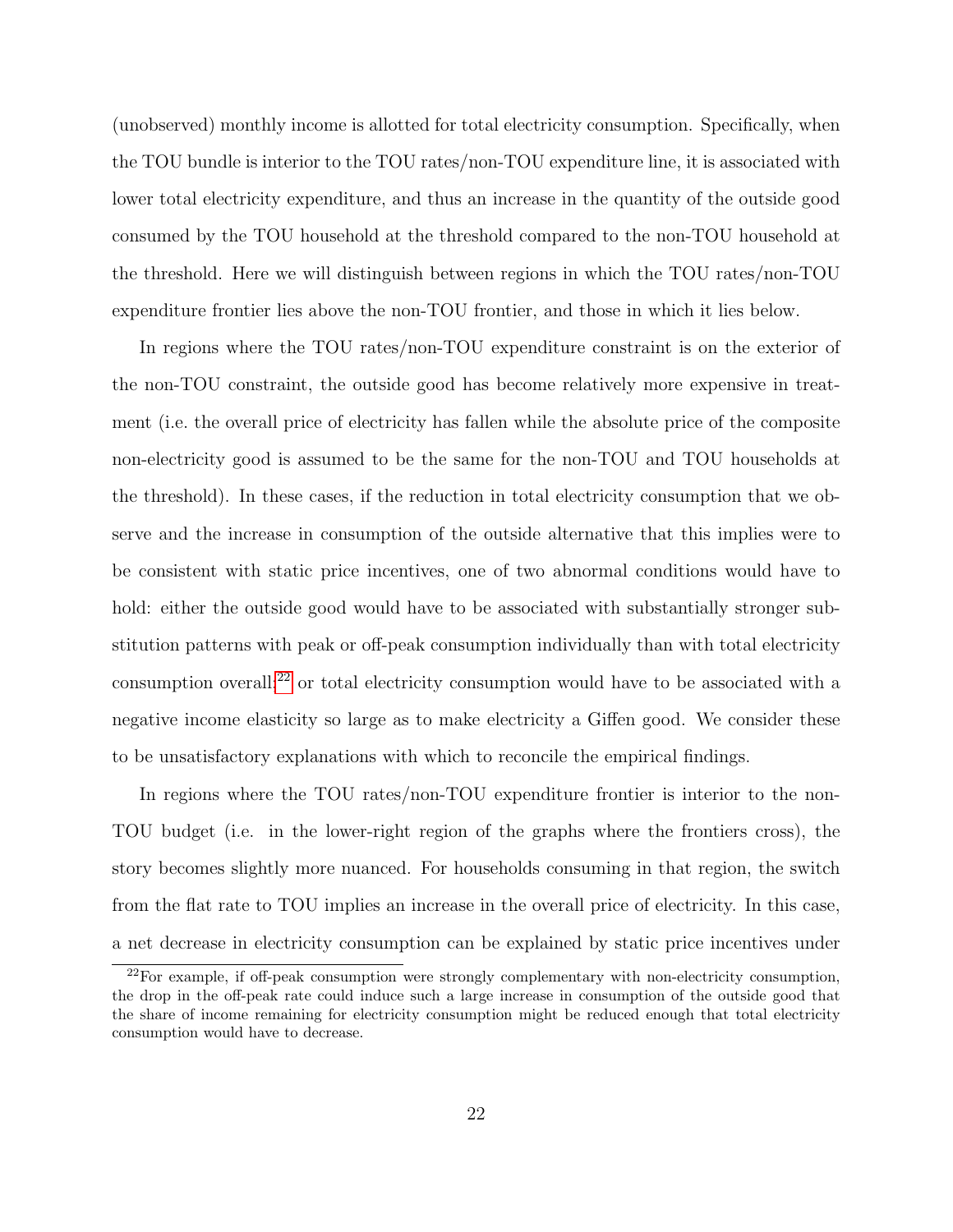standard assumptions. However, the likelihood of any household's chosen peak/off-peak bundle residing in this region is essentially zero. In months where we observe a cross in the budget frontier, this crossing occurs at an extremely high peak/off-peak ratio. Appealing to an external dataset on the peak-to-off-peak usage ratio for a random sample of customers, we can examine the likelihood that the observed "crossing" ratio falls within the observed range of ratios.[23](#page-22-0) With the exception of bundled rates for June, the crossing ratio is much higher than any peak-to-off-peak ratio observed in the data. Even for a customer on a bundled rate in June, the "crossing" ratio is in the 99th percentile of the observed distribution. We hence consider extreme preferences for on-peak electricity usage to be an unlikely explanation for our results.

The abundance of evidence does not allow much scope to conclude that household choice behavior is being driven solely by static price incentives. A two-good view leads immediately to violations of WARP. When we allow for the consumption of an outside good, either extreme assumptions regarding income or cross-price elasticities must be made, or the intensity of peak electricity use must be assumed to be of a degree inconsistent with observed data.

So where does this leave us? One might conjure several reasonable explanations to rationalize the observed behavior. While we are not able and thus do not strive to test them here, we consider this an important area of future research. We hope that a description of some of these hypotheses will be helpful to readers.

One hypothesis allows for a consumer who is motivated by dynamic as well as static price incentives. In our setting, the peak price did eventually increase. A consumer correctly expecting this increase in future rates ought to incorporate such expectations into the choice of durable goods investments.[24](#page-22-1) That is, if electricity is expected to become more expensive

<span id="page-22-0"></span> $^{23}$ This load profile dataset comprises hourly usage data between January 2006 and October 2011 for a random sample of households present for between 2 and 48 months. Figure [10](#page-34-0) shows the peak-to-off-peak usage ratio by total usage for selected summer months from this dataset.

<span id="page-22-1"></span><sup>&</sup>lt;sup>24</sup>See [Rapson](#page-26-8)  $(2013)$ .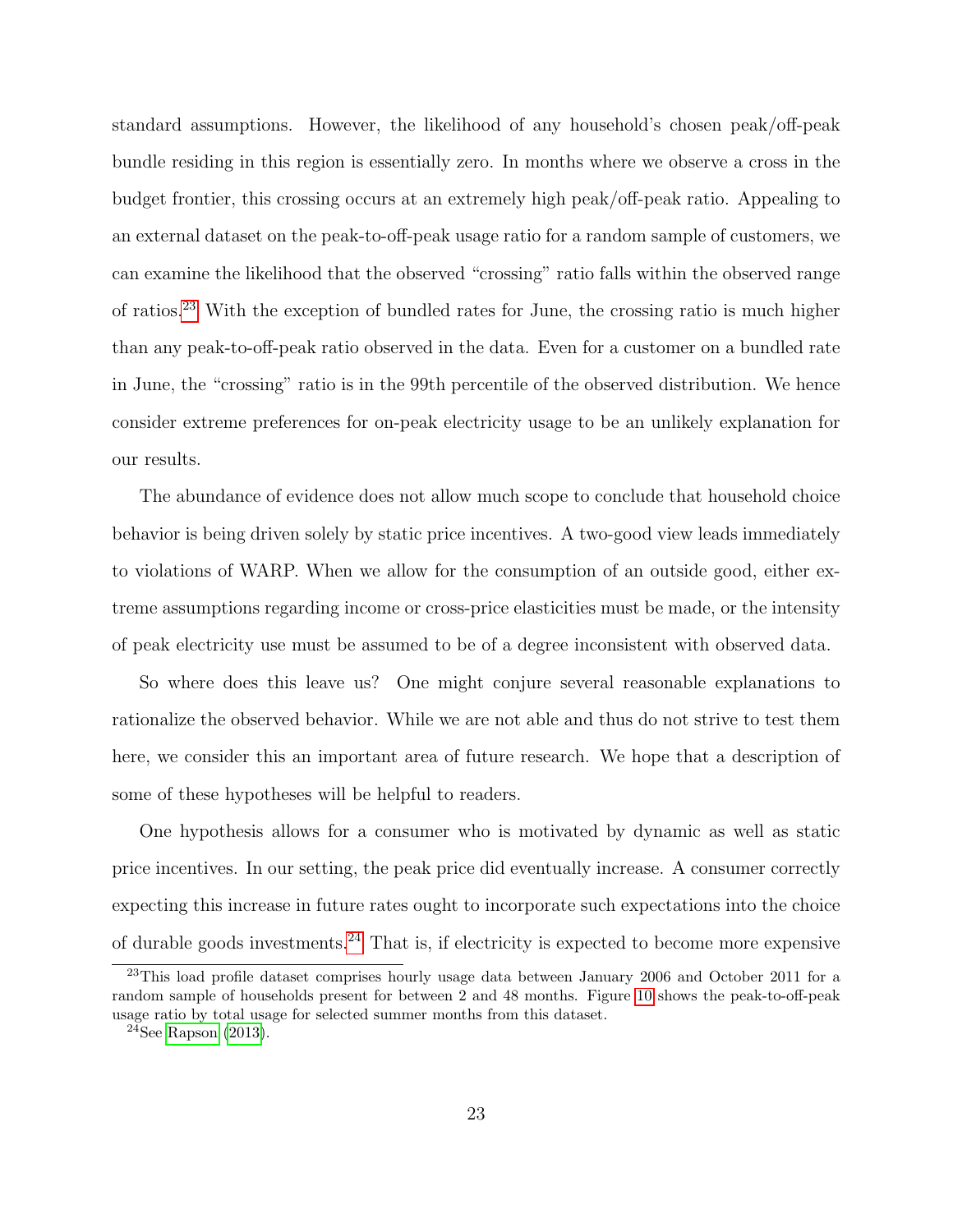during peak hours of air conditioning demand in the future, a rational, forward-looking consumer may be willing to pay for a more energy-efficient air conditioner today. Making such a choice would manifest in lower derived electricity demand for electricity today, which is consistent with behavior in our setting.

Another potential hypothesis that could explain the observed outcome is that households were not only responding to contemporaneous rates, but also engaging in what is becoming known as "intermittent updating." Under this hypothesis, consumers are attentive to choices infrequently, and thus may exhibit behavior in the present corresponding to incentives that were operative sometime in the past. In our setting, this might imply that households were not responding to the change to the TOU price relative to the corresponding non-TOU price, but rather relative to whatever overall price of electricity they faced the last time they updated their choices. Intermittent updating may equivalently be thought of as a symptom of "rational inattention," whereby consumers educate themselves about their energy consumption in response to (new) incentives provided by the TOU rate structure.<sup>[25](#page-23-0)</sup>

Finally, there is a growing body of evidence on the importance of "behavioral" considerations in this choice setting. Each treated household received a letter notifying them of their new rate plan, and it is possible that receipt of the letter itself was responsible for the observed treatment effect. There is some evidence from the literature that is consistent with this explanation. For example, households who are informed that their usage is abnormally high tend to engage in behavior that brings them closer to the norm [\(Allcott](#page-25-2) [\(2011\)](#page-25-2)). Since treated households in our setting were told that they had "high" usage when they were informed that they were being switched to TOU due to crossing the threshold, this information may have induced a response towards conforming to social norms, or perhaps even an attempt to atone for or counteract this high usage.

<span id="page-23-0"></span><sup>&</sup>lt;sup>25</sup>While we remain agnostic about mechanisms, support for the intermittent updating hypothesis or the broader rational inattention hypothesis resides in the fact that hundreds of households just below the threshold could have saved substantial amounts by volunteering for TOU, but didn't.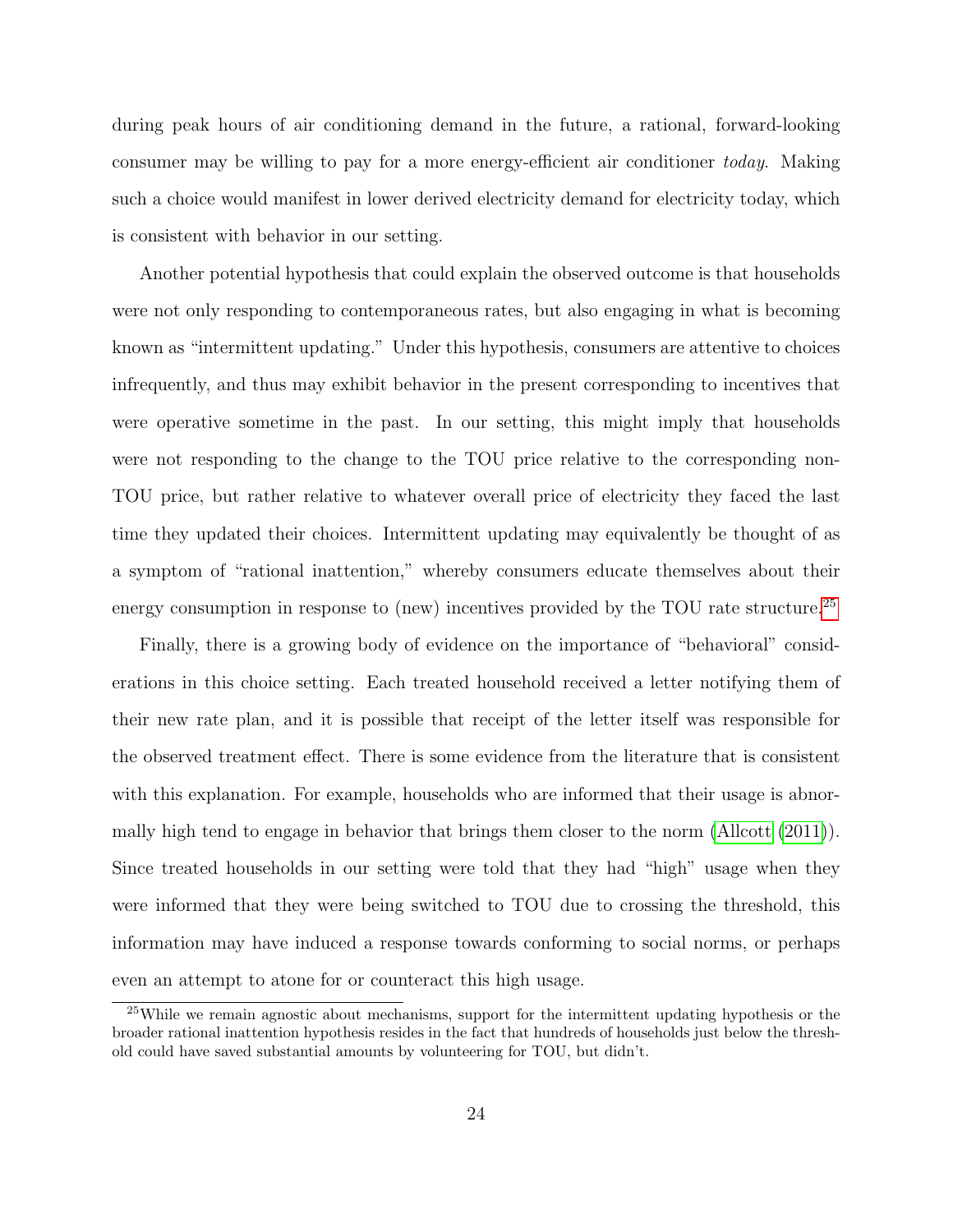# 7 Conclusion

This study has exploited a natural experiment to document an instance in which households appear to have been motivated by factors beyond static price incentives. Despite growing evidence that non-monetary and inter-temporal factors are important in a wide range of settings, there are few well-identified cases of this behavior in environmental economics. Evaluating customer response to price incentives is a necessary step in achieving a deeper understanding of consumer energy choices and, in turn, designing more effective marketbased energy and environmental policies.

The randomized nature of assignment into TOU pricing that arises from the structure and implementation of the program provides us with an experimental setting to evaluate consumer behavior. Customers were automatically placed on the TOU rate after exceeding the usage threshold, creating an appropriate setting in which to apply a regression discontinuity design. Our research design, underpinned by the large-scale deployment of the program, differentiates our work from most studies of time-varying electricity pricing, which usually rely on framed field experiments in which participants are aware of their participation.<sup>[26](#page-24-0)</sup> Thus, our paper offers a novel estimate of how certain residential consumers may behave when exposed to a change in the overall price of electricity such as the one induced by the switch to TOU in our case.

Admittedly, the households in our setting are very large, and not representative of the "average" electricity user. On the other hand, the intensity of electricity use that they exhibit makes them a particularly important target for energy conservation efforts. In any case, we do not consider the value of our work to lie in how well our findings will predict the outcome of any given price intervention. Nor do we feel that our findings should dissuade

<span id="page-24-0"></span> $^{26}$ We refer here to the taxonomy of field experiments proposed by [Harrison and List](#page-25-9) [\(2004\)](#page-25-9). [Wolak](#page-26-9) [\(2006\)](#page-26-9) and [Jessoe and Rapson](#page-26-5) [\(forthcoming\)](#page-26-5) are examples of recent studies of the effect of time-varying pricing that are based on framed field experiments.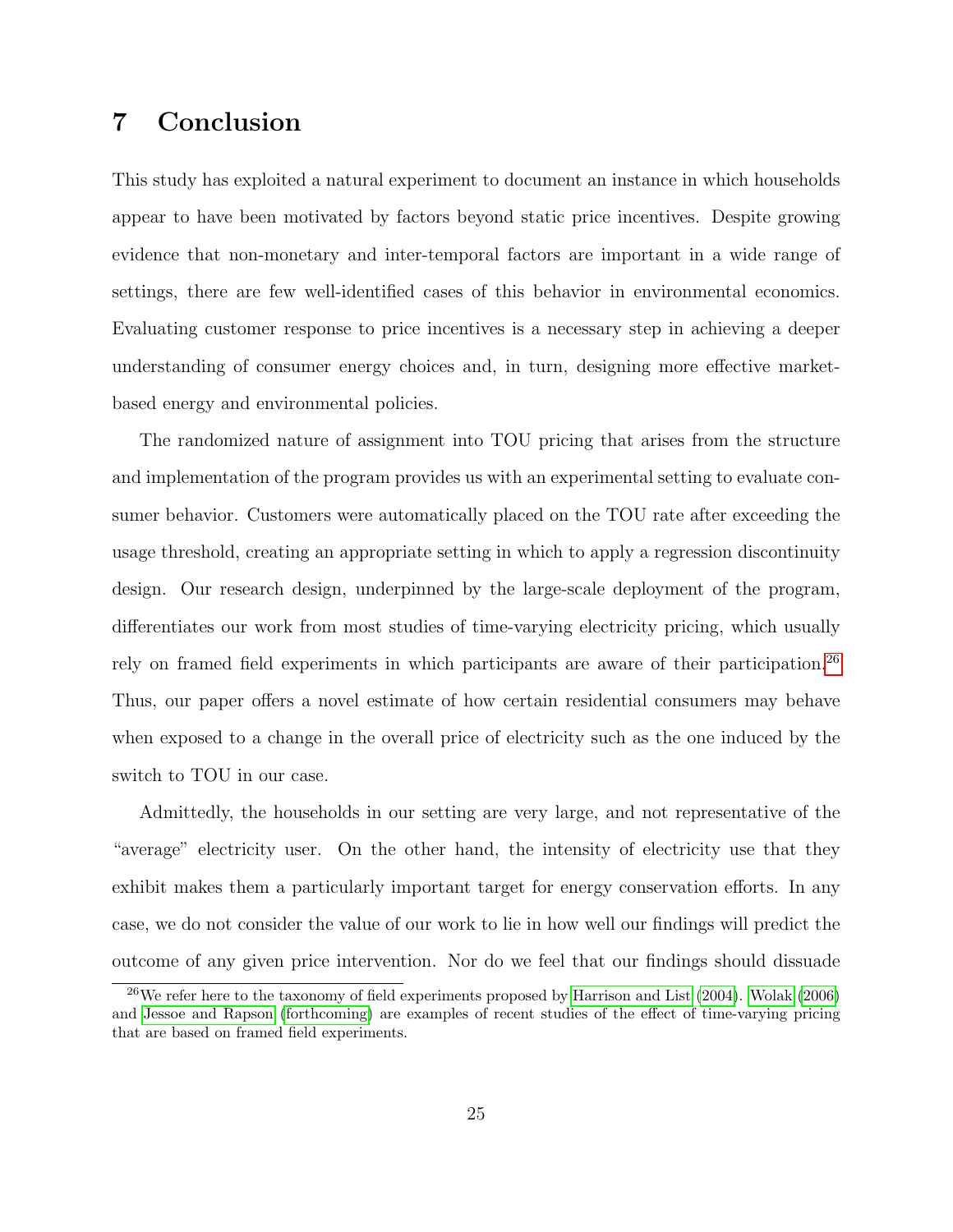policymakers from implementing price-based policies in general. Rather, we hope that our results will serve as a simple warning that market-based policies are not well-designed policies just by virtue of being market-based. Price interventions will be most effective when their designs are sufficiently cognizant of the full spectrum of incentives they will impart.

### References

- <span id="page-25-7"></span>Aigner, D., and D. Poirier (1979): "Electricity Demand and Consumption by Time-of-Use: A Survey," Electric Power Research Institute Report, EA-1294.
- <span id="page-25-4"></span>Alberini, A., W. Gans, and D. Velez-Lopez (2011): "Residential Consumption of Gas and Electricity in the U.S.: The Role of Prices and Income," *Energy Economics*, 33, 870–881.
- <span id="page-25-2"></span>ALLCOTT, H. (2011): "Social Norms and Energy Conservation," Journal of Public Economics, 95, 820–842.
- <span id="page-25-0"></span>BENABOU, R., AND J. TIROLE (2003): "Intrinsic and Extrinsic Motivation," Review of Economic Studies, 70(3), 489–520.
- <span id="page-25-10"></span>CAMERON, C., AND P. TRIVEDI (2009): *Microeconometrics Using Stata*. Stata Press.
- <span id="page-25-8"></span>Caves, D. W., and L. R. Christensen (1980): "Econometric analysis of residential time-of-use electricity pricing experiments," Journal of Econometrics, 14(3), 287-306.
- <span id="page-25-6"></span>Faruqui, A., and S. Sergici (2010): "Household Response to Dynamic Pricing of Electricity: A Survey of the Experimental Evidence," Journal of Regulatory Economics, 38, 193–225.
- <span id="page-25-5"></span>FELL, H., S. LI, AND A. PAUL (forthcoming): "A New Approach to Estimate Residential Electricity Demand Using Household Expenditure Data," International Journal of Industrial Organization.
- <span id="page-25-3"></span>GILBERT, B., AND J. GRAFF-ZIVIN (2013): "Dynamic Salience with Intermittent Billing: Evidence from Smart Electricity Meters," Working Paper.
- <span id="page-25-1"></span>Harding, M., and D. Rapson (2013): "Do Voluntary Carbon Offsets Induce Energy Rebound? A Conservationist's Dilemma," Working Paper.
- <span id="page-25-9"></span>HARRISON, G., AND J. LIST (2004): "Field Experiments," Journal of Economic Literature, 42(4), 1009–55.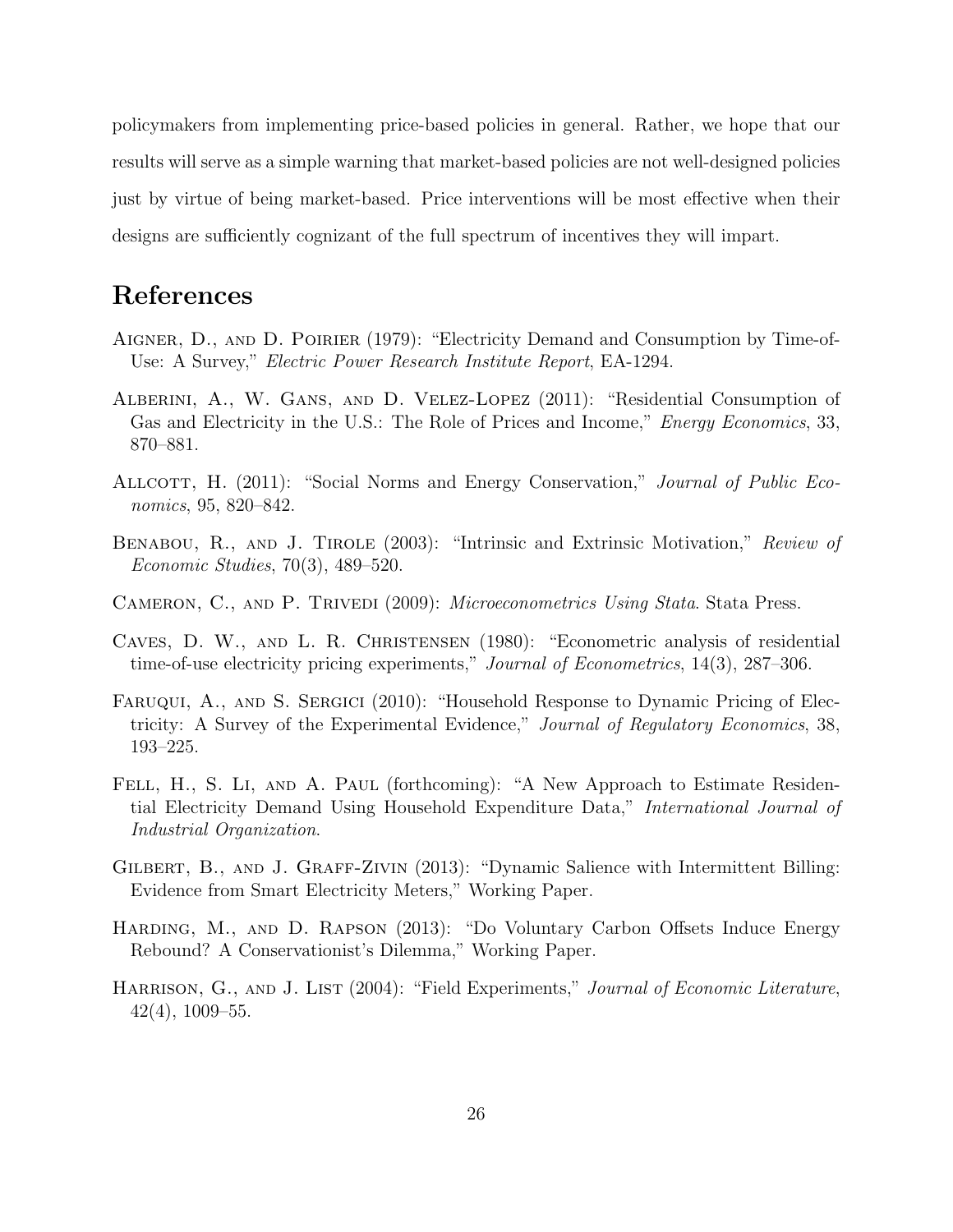- <span id="page-26-6"></span>HAUSMAN, J., M. KINNUCAN, AND D. MCFADDEN (1979): "A Two-Level Electricity Demand Model: Evaluation of the Connecticut Time-of-Day Pricing Test," Journal of Econometrics, 10, 263–289.
- <span id="page-26-10"></span>IMBENS, G., AND K. KALYANARAMAN (2012): "Optimal Bandwidth Choice for the Regression Discontinuity Estimator," Review of Economic Studies, 79, 933–59.
- <span id="page-26-4"></span>Ito, K. (forthcoming): "Do Consumers Respond to Marginal or Average Price? Evidence from Nonlinear Electricity Pricing," American Economic Review.
- <span id="page-26-1"></span>JACOBSEN, G., M. KOTCHEN, AND M. VANDENBERGH (2012): "The Behavioral Response to Voluntary Provision of an Environmental Public Good: Evidence From Residential Electricity Demand," European Economic Review, 56, 946–960.
- <span id="page-26-5"></span>Jessoe, K., and D. Rapson (forthcoming): "Knowledge is (Less) Power: Experimental Evidence from Residential Energy Use," American Economic Review.
- <span id="page-26-2"></span>KOTCHEN, M., AND M. MOORE (2007): "Private Provision of Environmental Public Goods: Household Participation in Green-Electricity Programs," Journal of Environmental Economics and Management, 53, 1–16.
- <span id="page-26-7"></span>LEE, D., AND T. LEMIEUX (2010): "Regression Discontinuity Designs in Economics," Journal of Economic Literature, 48, 281–355.
- <span id="page-26-8"></span>Rapson, D. (2013): "Durable Goods and Long-Run Electricity Demand: Evidence from Air Conditioner Purchase Behavior," Working Paper.
- <span id="page-26-3"></span>Reiss, P., and M. White (2005): "Household Electricity Demand Revisited," The Review of Economic Studies, 72, 853–883.
- <span id="page-26-0"></span>SIMON, H. (1955): "A Behavioral Model of Rational Choice," Quarterly Journal of Economics, 69(1), 99–118.
- <span id="page-26-9"></span>Wolak, F. (2006): "Residential Customer Response to Real-Time Pricing: The Anaheim Critical-Peak Pricing Experiment," Working Paper.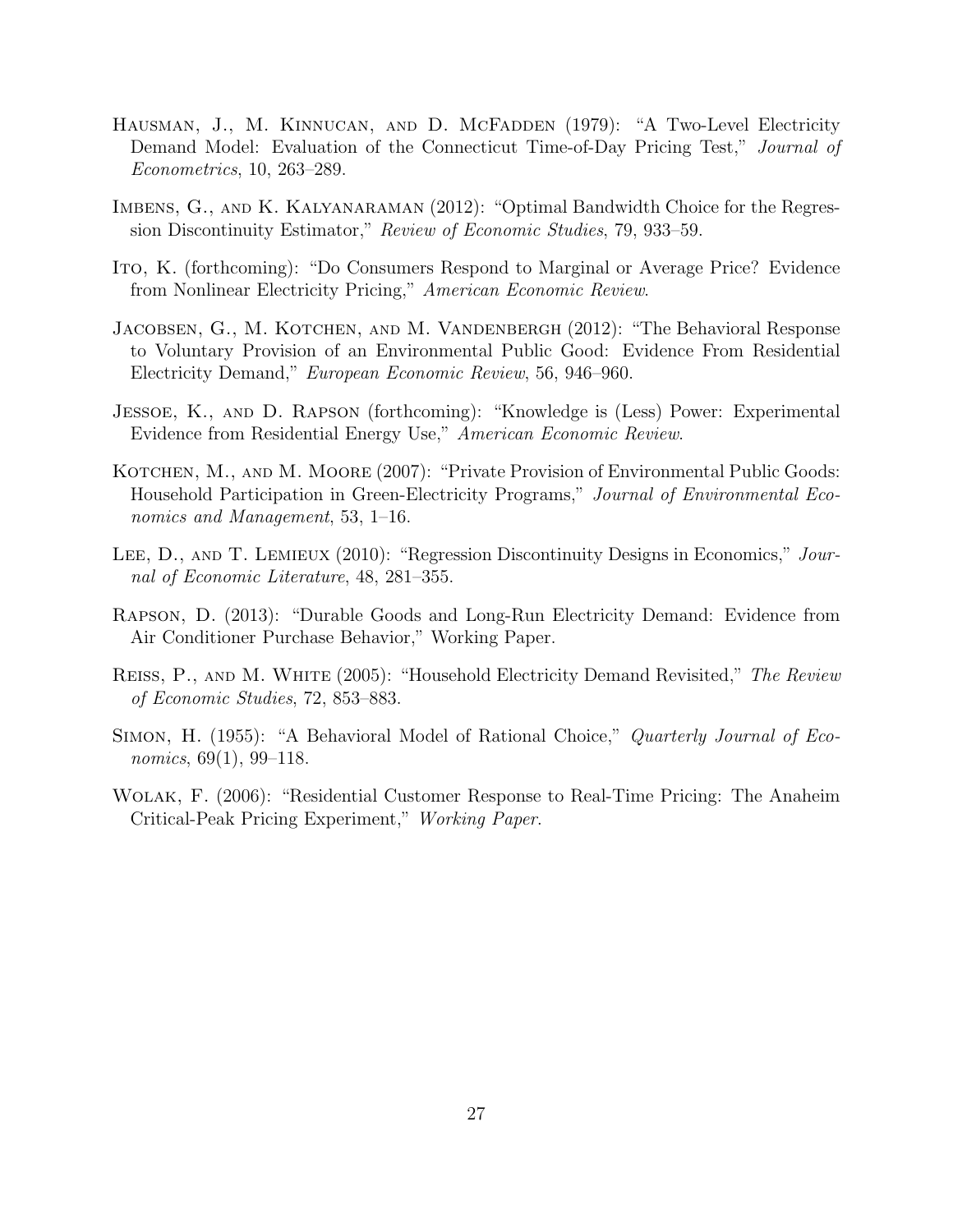# Tables and Figures

|           | Non-TOU             |      |      | TOU              |  |
|-----------|---------------------|------|------|------------------|--|
|           | Headblock Tailblock |      |      | On-Peak Off-Peak |  |
| unbundled |                     |      |      |                  |  |
| Jun.      | 79                  | 11.8 | 11.4 | 7.6              |  |
| Jul.      | 8.6                 | 12.6 | 12.0 | 8.1              |  |
| bundled   |                     |      |      |                  |  |
| Jun.      | 20.1                | 24.1 | 26.2 | 18.9             |  |
| Jul.      | 20.6                | 24.6 | 26.5 | 19.2             |  |

<span id="page-27-0"></span>Table 1: Electricity Rates, 2008, Cents per kWh

Notes: Unbundled rates include distribution, transmission, and delivery charges plus fees only. Bundled rates also include the generation prices that were charged by the utility to those customers opting to keep the utility as both distributor and supplier. About 55% of the customer base opted to pay generation prices charged by alternate suppliers; no alternate suppliers had TOU generation prices, so the unbundled rates represent the relative on-peak/off-peak all-inclusive rates faced by these customers, but not the absolute levels. The headblock is the first 500 kWh of total usage in the billing month. The July rates stayed in place through September.

#### <span id="page-27-1"></span>Table 2: Summary Statistics

|                  | Total   |             |                 |       |
|------------------|---------|-------------|-----------------|-------|
|                  | Usage   | Total       | Crossers        |       |
|                  | (kWh)   | Bill $(\$)$ | $\mathcal{O}_0$ | N     |
| <b>July 2007</b> | 3,309   | 382         | 0.339           | 1,096 |
|                  | $[751]$ | [91]        | [0.473]         |       |

Notes: Standard deviations are in square brackets. The households included are those within the optimally-chosen 600 kWh bandwidth; see the text for details.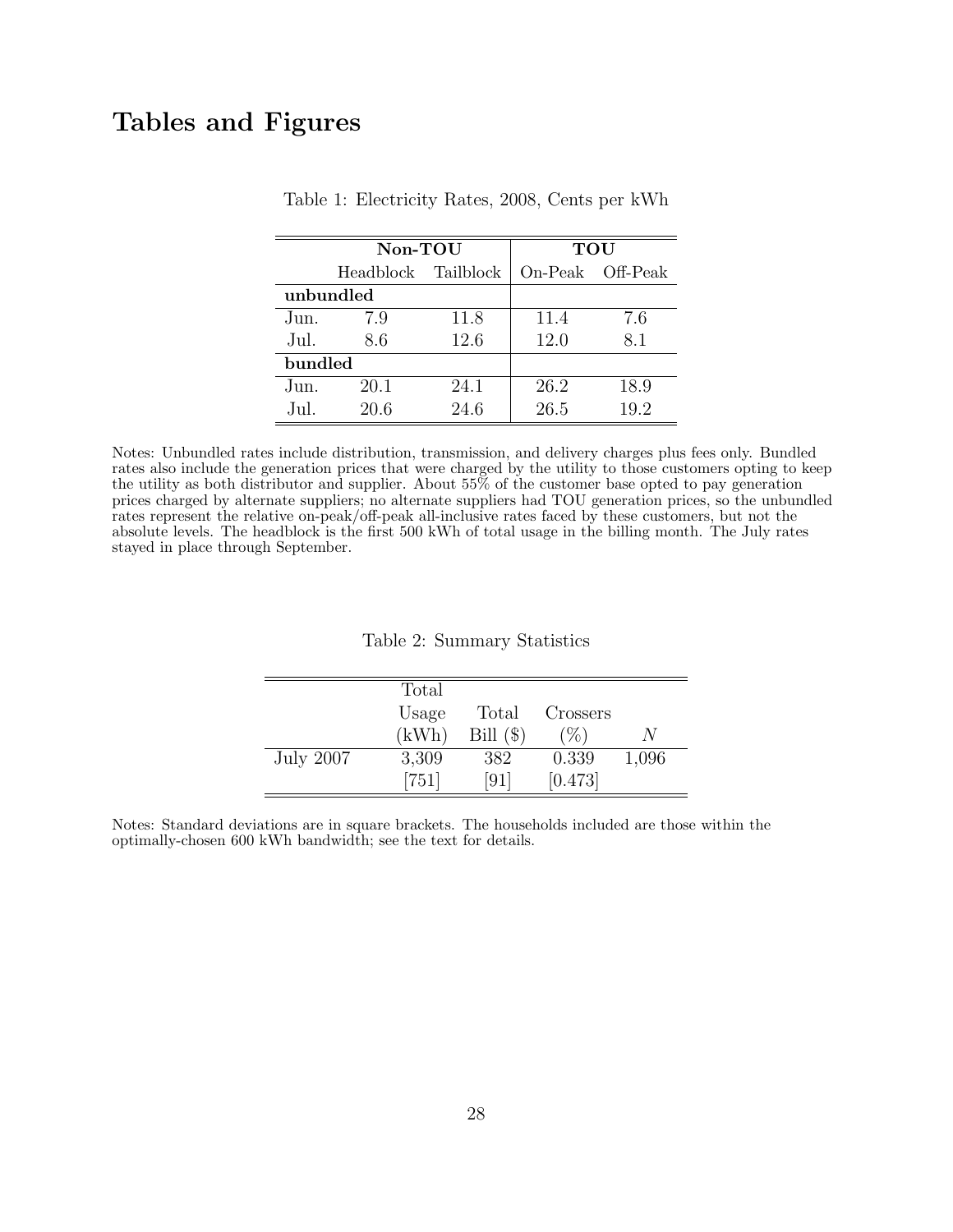|           | Total           | Total           |       |
|-----------|-----------------|-----------------|-------|
|           | Usage           | Bill            | N     |
| Jun. 2008 | $**$<br>$-9.24$ | ***<br>$-21.50$ | 1,105 |
|           | (4.69)          | (4.19)          |       |
| Jul. 2008 | ***<br>$-9.85$  | $-30.06$<br>*** | 1,105 |
|           | (3.73)          | (2.96)          |       |
| Aug. 2008 | $-5.39$         | $-26.15$<br>*** | 1,107 |
|           | (4.04)          | (3.08)          |       |
| Sep. 2008 | $-2.11$         | $-22.31$<br>*** | 1,095 |
|           | (5.82)          | (4.36)          |       |
|           |                 |                 |       |

<span id="page-28-1"></span>

Notes: Standard errors (in parentheses) are based on a non-parametric bootstrap with 1,000 replications. Significance at the  $1\%$  (\*\*\*),  $5\%$  (\*\*), and  $10\%$  (\*) levels is indicated. Each estimate is from a separate regression, and is the estimated TOU treatment effect as a percentage of the estimated non-TOU level at the threshold for the respective dependent variable. Of the 1,105 households included in the regressions for July 2008, 373 are crossers; and the distribution of households is similar in other months. The households included are those within the optimally-chosen 600 kWh bandwidth; see the text for details.

<span id="page-28-0"></span>



Notes: Data are smoothed into bins of width 20 kWh. Separate quadratic predictions on each side.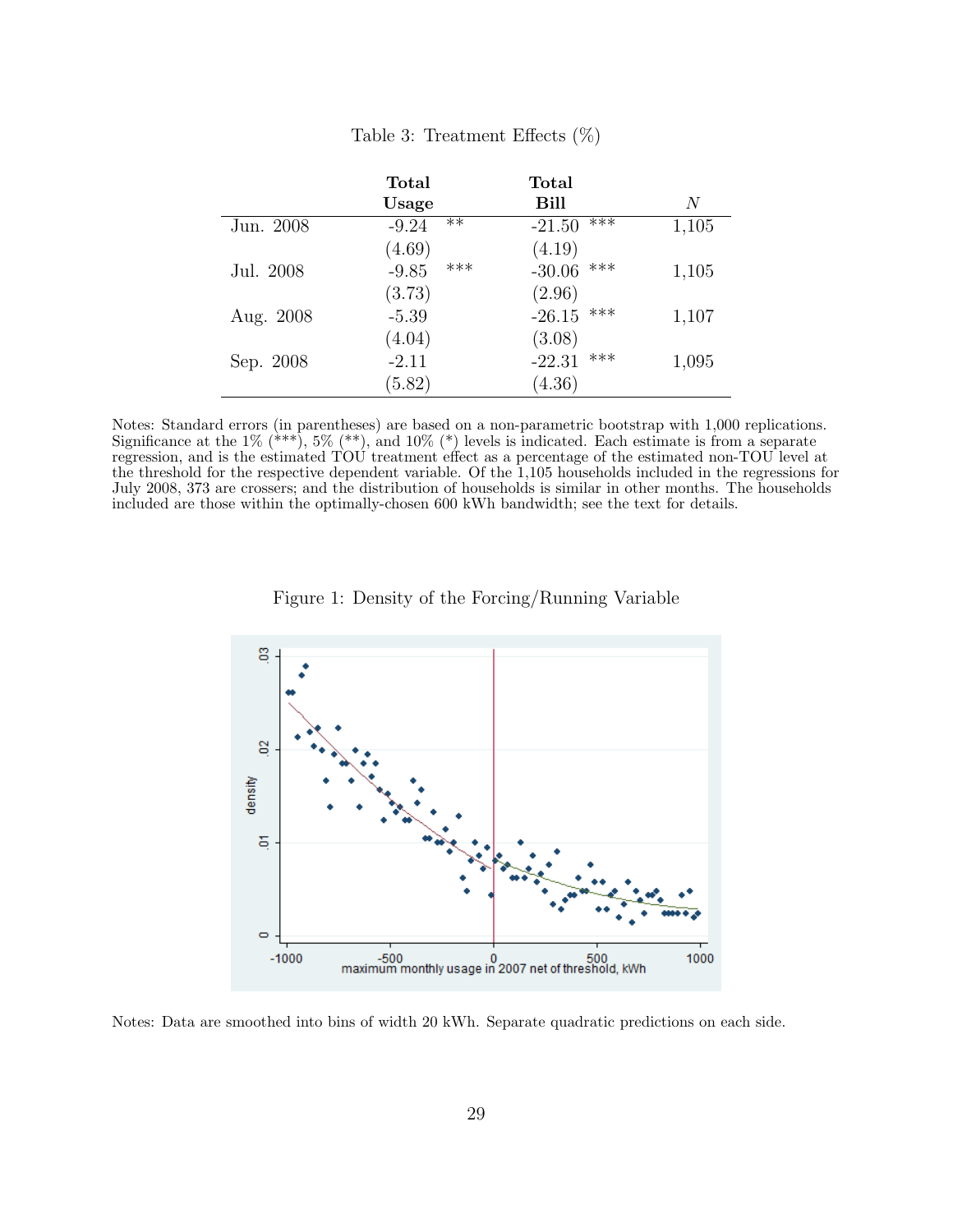<span id="page-29-0"></span>

Figure 2: Intent to Treat Effect, Propensity to be Treated, July 2008

Note: Data are smoothed into bins of width 80 kWh.

<span id="page-29-1"></span>Figure 3: Intent to Treat Effect, Total Bill, July 2008



Note: Data are smoothed into bins of width 80 kWh.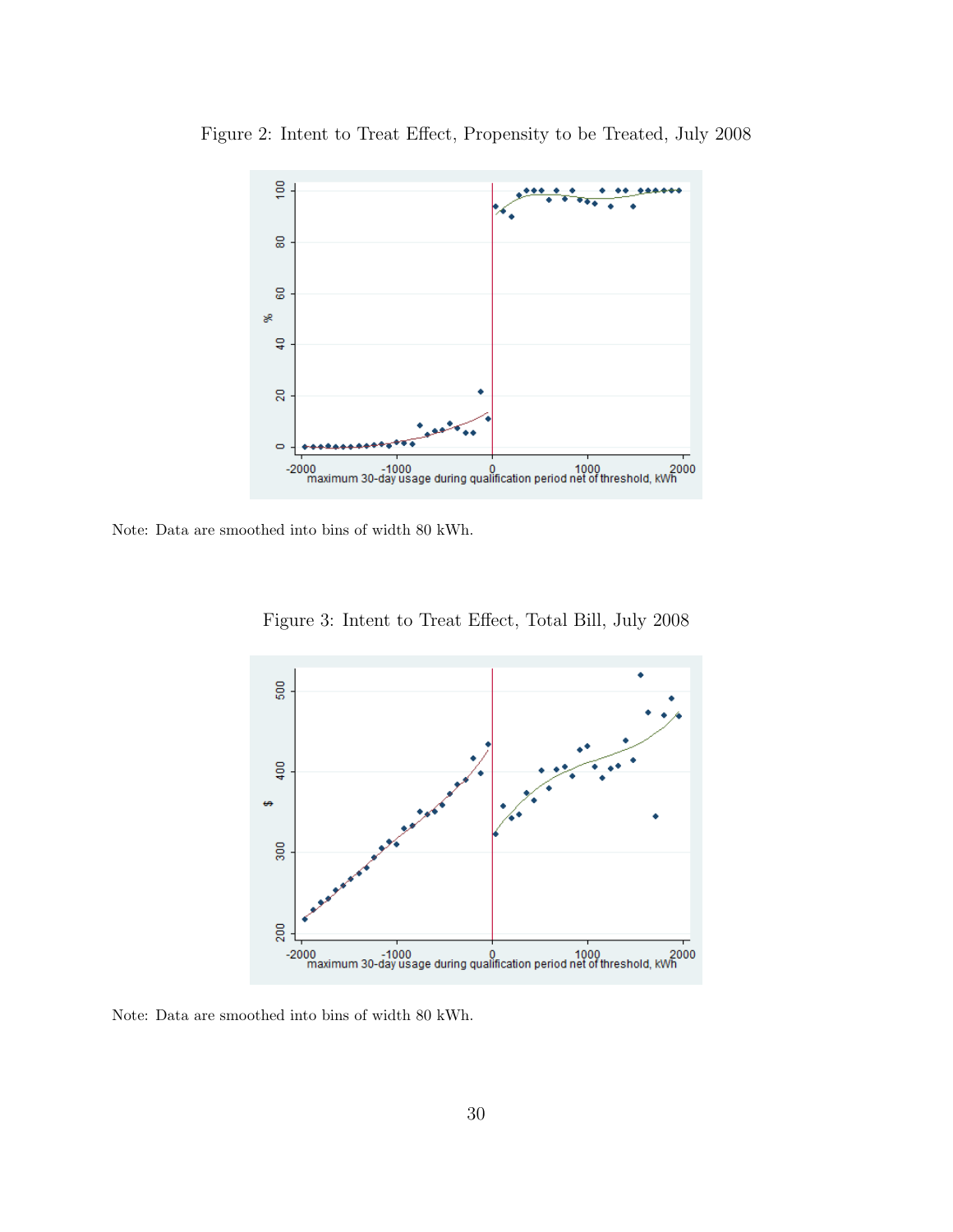

<span id="page-30-0"></span>Figure 4: Intent to Treat Effect, Total Usage, July 2008

Note: Data are smoothed into bins of width 80 kWh.

Figure 5: Intent to Treat Effects, Propensity to be Treated, All Months

<span id="page-30-1"></span>

Notes: The qualification period is the set of months between the vertical lines. The households included are those within the optimally-chosen 600 kWh bandwidth; see the text for details.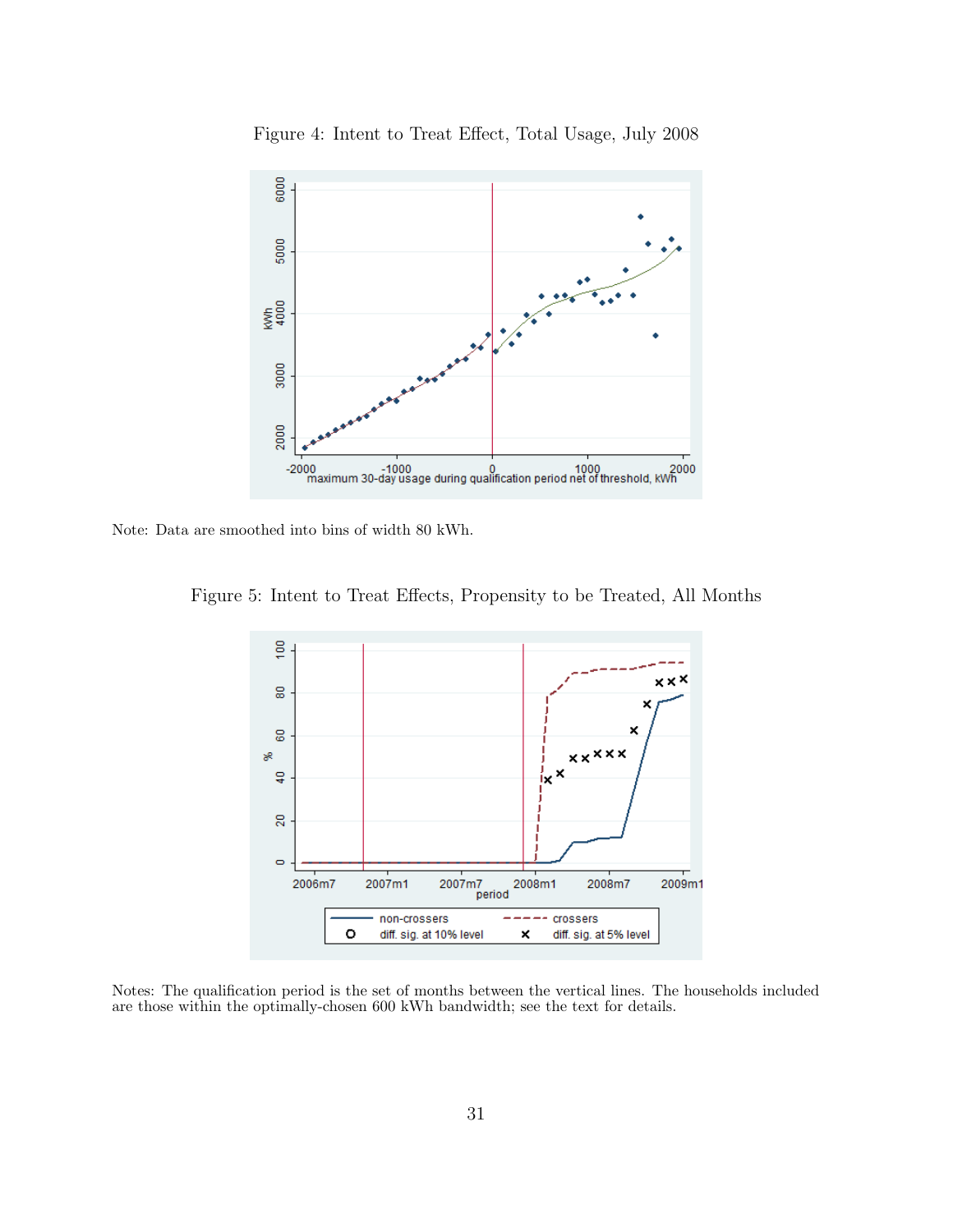

<span id="page-31-0"></span>Figure 6: Intent to Treat Effects, Total Bill, All Months

Notes: The qualification period is the set of months between the vertical lines. The households included are those within the optimally-chosen 600 kWh bandwidth; see the text for details.

<span id="page-31-1"></span>

Figure 7: Intent to Treat Effects, Total Usage, All Months

Notes: The qualification period is the set of months between the vertical lines. The households included are those within the optimally-chosen 600 kWh bandwidth; see the text for details.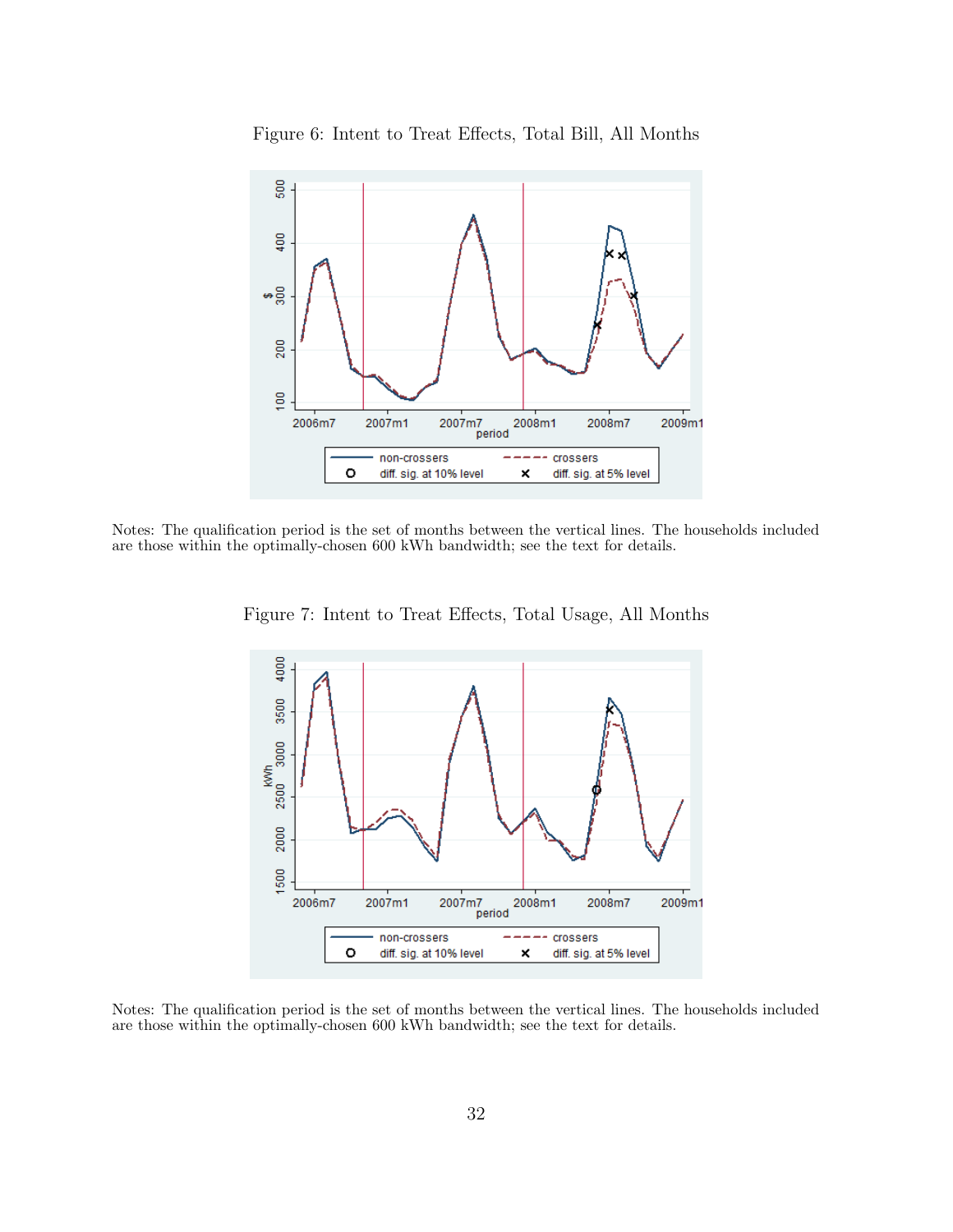

<span id="page-32-0"></span>Figure 8: Budget Lines, Unbundled Rates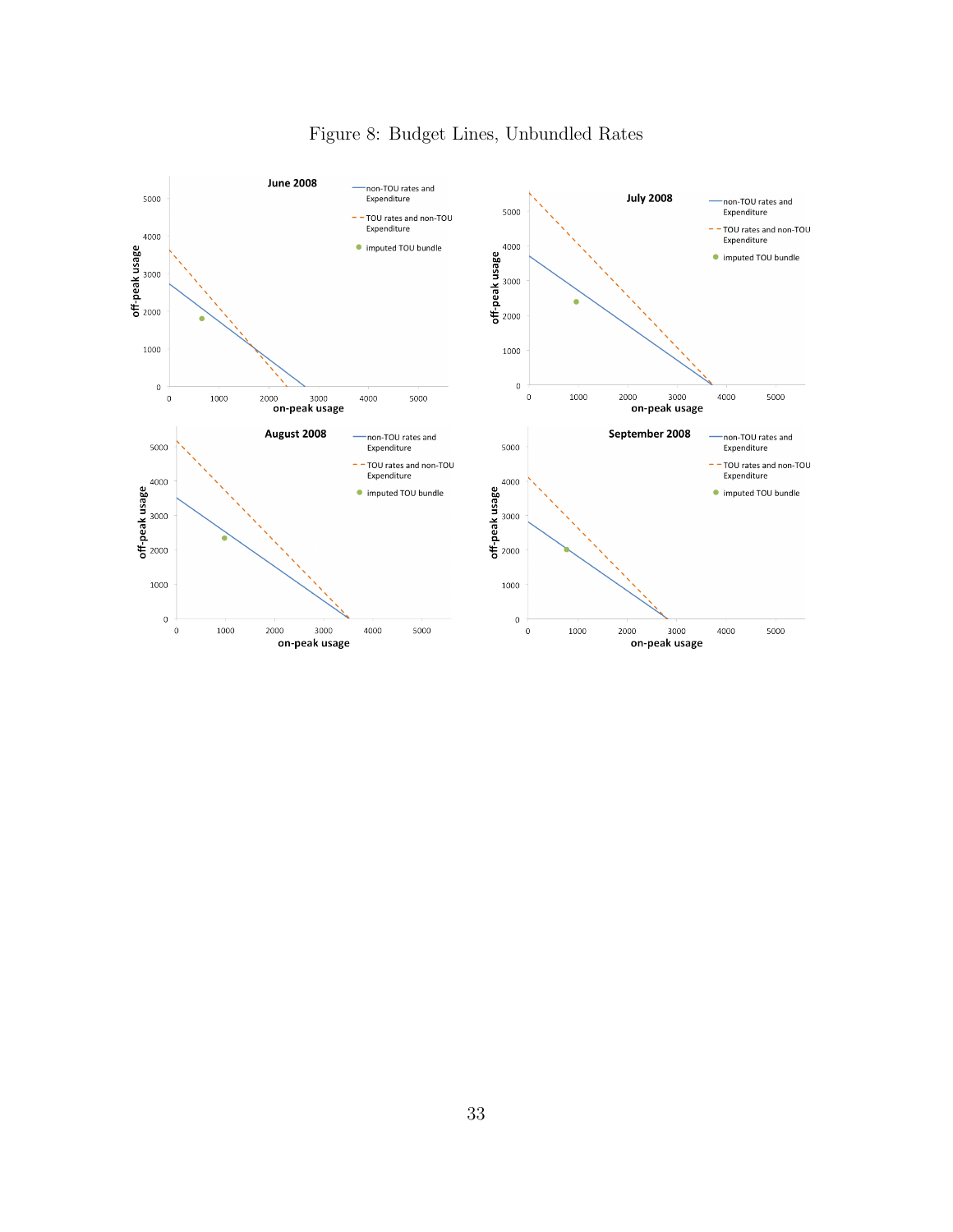

### <span id="page-33-0"></span>Figure 9: Budget Lines, Bundled Rates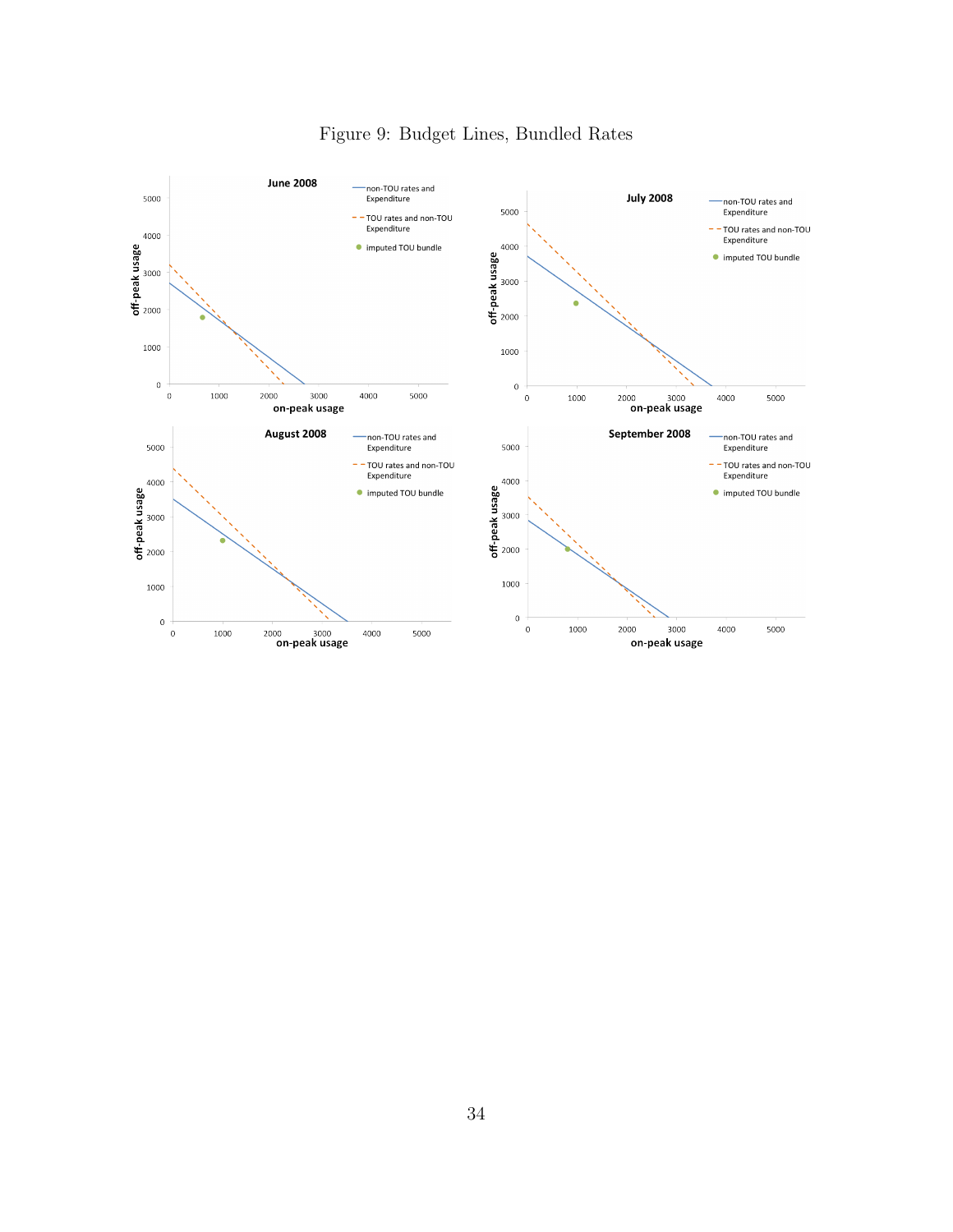Figure 10: Peak-to-Off-Peak Usage Ratio by Total Usage in the Load Profile Sample, Calendar Month of July, 2006-2011

<span id="page-34-0"></span>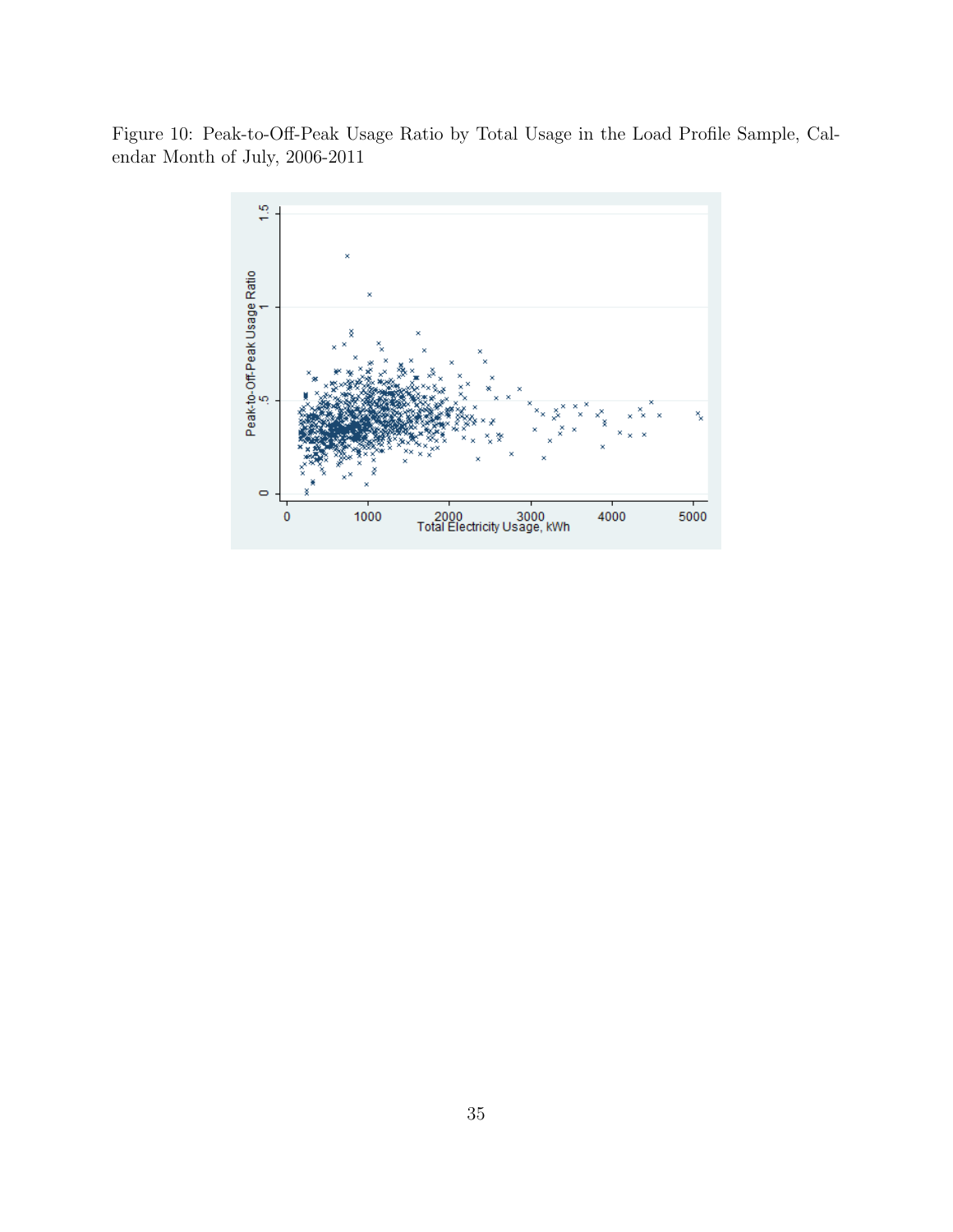

<span id="page-35-0"></span>Figure 11: Sensitivity to Bandwidth, Total Usage, July 2008

<span id="page-35-1"></span>Figure 12: Sensitivity to Bandwidth, Total Bill, July 2008

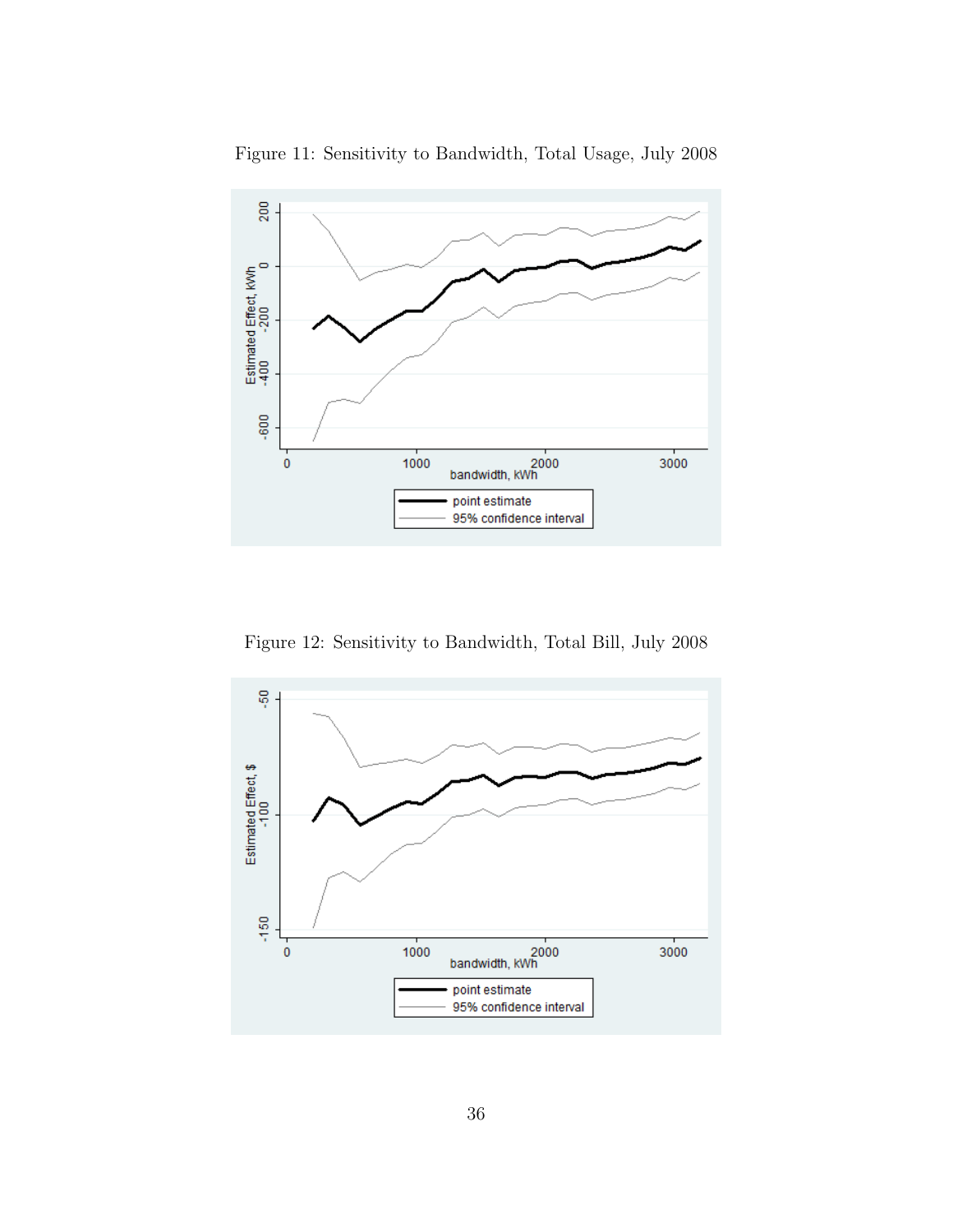# A Appendix

### <span id="page-36-0"></span>A.1 Bandwidth

The trade-off involved with increasing the bandwidth is as follows: on the positive side, the precision of the estimate is improved; on the negative side, a bias is imparted on the estimate of the effect at the threshold by including observations further away from the threshold. As discussed by [Lee and Lemieux](#page-26-7) [\(2010\)](#page-26-7), when the relationship between the forcing variable and the outcome variable is approximately linear on both sides of the threshold, the bias concern becomes less prominent (and, therefore, the optimal bandwidth exercise less useful).

[Lee and Lemieux](#page-26-7) [\(2010\)](#page-26-7) suggest a plug-in rule-of-thumb bandwidth that we implement in order to derive the optimal bandwidth used in the text and figures. [Imbens and Kalyanara](#page-26-10)[man](#page-26-10) [\(2012\)](#page-26-10) provide a completely data-driven approach to selecting an optimal bandwidth, which we have found to produce similar results. In either case, we wish to adopt a uniform bandwidth for every month, dependent variable, and estimator (ITT or treatment effect). To do so, we apply the two-stage rule-of-thumb procedure with a quartic form common to each side of the threshold repeatedly for various treatment months and the ITT specification with total usage and total expenditure as dependent variables. From the set of optimal bandwidth estimates thus produced, we informally choose one in the lower range to apply uniformly in the estimation of all ITTs and treatment effects.

Figures [11](#page-35-0) and [12](#page-35-1) show the ITT on total usage and the total bill in July 2008, with 95% confidence bounds, for bandwidths ranging from 200 kWh to 3200 kWh on either side of the threshold. The graphs shows a rapid tightening of the confidence interval and relative stability in the absolute magnitude of the point estimate up to a bandwidth of about 1000 kWh. For both usage and total bill, there is a steady decrease in the absolute magnitude of the point estimate and moderate tightening of the confidence interval beyond the 1000 kWh bandwidth. Correspondingly, as shown in Figures [3](#page-29-1) and [4,](#page-30-0) beyond a value of the forcing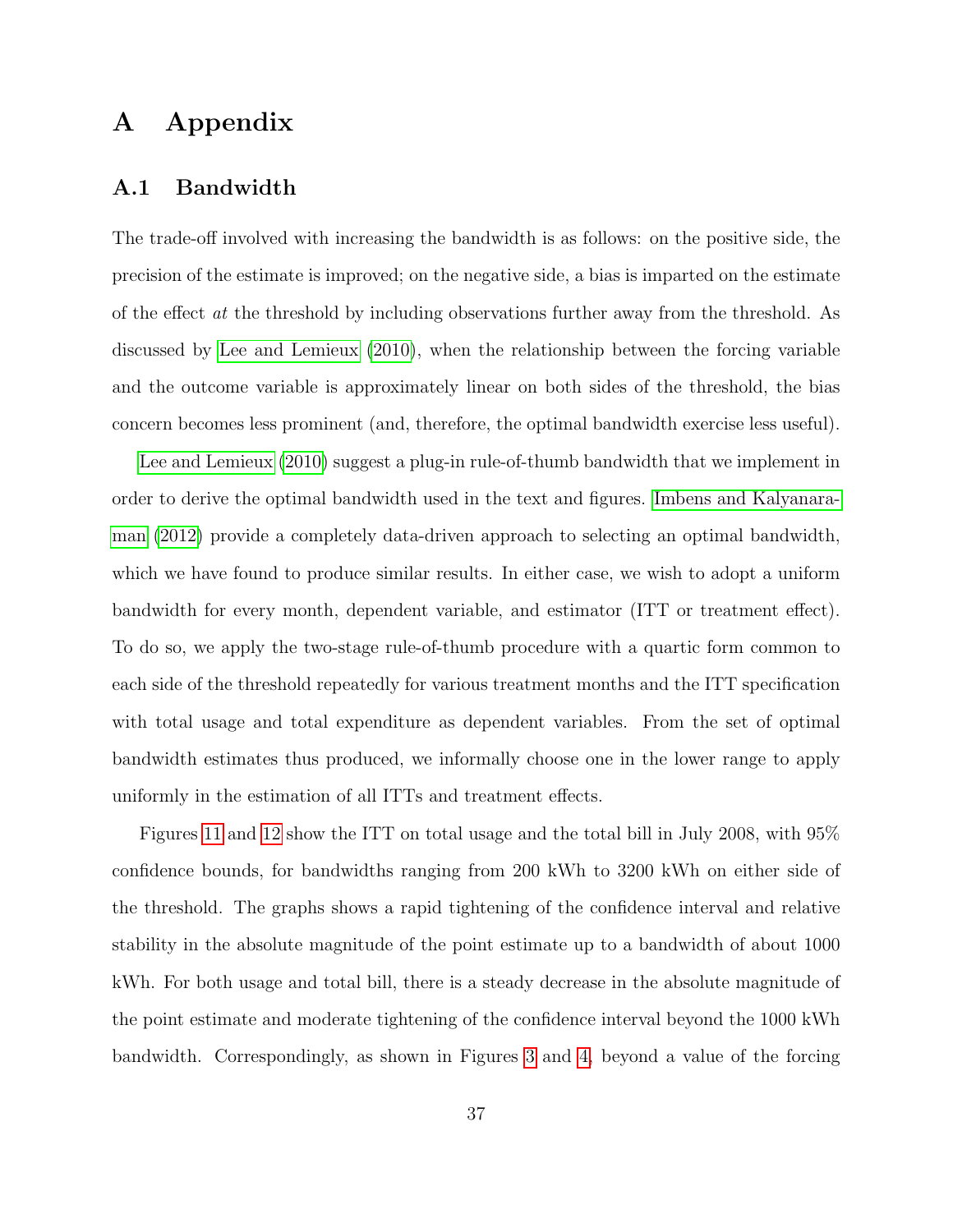variable of about 1000 kWh to the right of the threshold, the relation with the usage and bill outcome variables becomes quite non-linear, indicating, along with Figures [11](#page-35-0) and [12,](#page-35-1) that bias is becoming a more prominent concern than precision.

#### <span id="page-37-0"></span>A.2 Bootstrapped Standard Errors

We use nonparametric bootstrap methods to perform statistical inference on the treatment effects for total usage and total bills, which are estimated in levels but reported as percent changes. In this section, we describe the sampling method that we have used. In both notation and procedure, what follows draws upon [Cameron and Trivedi](#page-25-10) [\(2009\)](#page-25-10).

Let  $w_i$  denote the full time series of data for household i,  $w_i = (X_i, E_i, TOU_i, C_i, \tilde{X}_i)$ (corresponding to the notation in equation [9,](#page-13-3) where Y referred generically to either total usage  $(X)$ , total expenditure  $(E)$ , or the treatment indicator  $(TOU)$ ). We draw a bootstrap sample of size N by sampling  $w_1, \ldots, w_N$  with replacement at the household level from the subsample of the billing dataset corresponding to the optimal bandwidth restriction. Denoting the bootstrap sample by  $w_1^*, \ldots, w_N^*$ , we calculate an estimate,  $\hat{\theta}^*$ , of the vector of parameters of interest,  $\theta$ , and apply our desired transformation  $f(\hat{\theta}^*)$  to these parameter estimates. We repeat this for a total of 1000 separate bootstrap samples. Given the 1000 bootstrap estimates,  $f(\hat{\theta}_1^*), \ldots, f(\hat{\theta}_{1000}^*)$ , we calculate the bootstrap estimate of the variancecovariance matrix according to

$$
\hat{V}_{Boot}(f(\hat{\theta})) = \frac{1}{999} \sum_{b=1}^{1000} \left( f(\hat{\theta}_b^*) - f(\hat{\theta}^*) \right) \left( f(\hat{\theta}_b^*) - f(\hat{\theta}^*) \right)'
$$
\n(13)

where  $f(\hat{\theta}^*) = \sum_{b=1}^{1000} f(\hat{\theta}_b^*)/1000$ .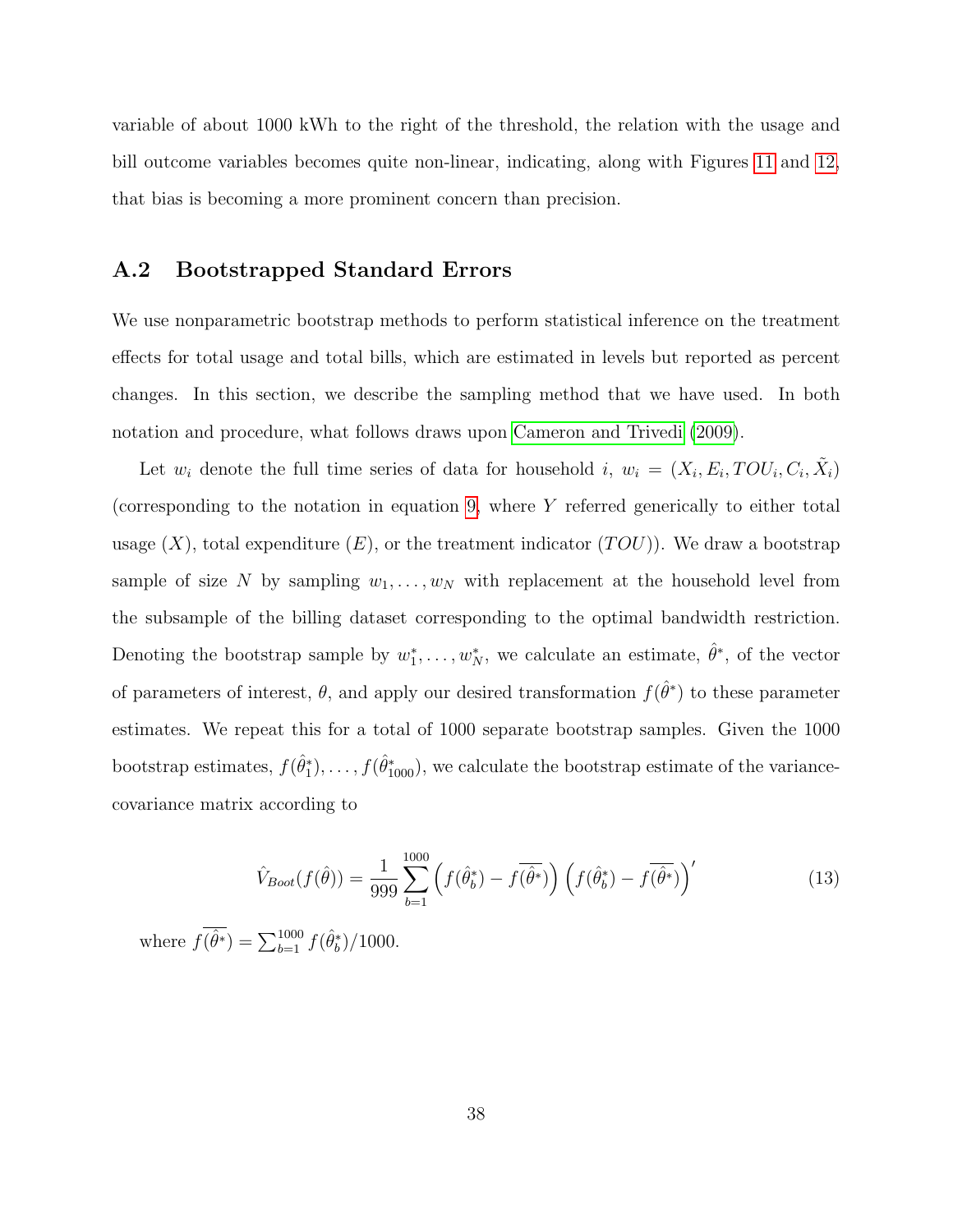### <span id="page-38-0"></span>A.3 Imputation of the TOU Consumption Bundle

We do not observe on-peak and off-peak usage in our billing dataset, but we can use the structure of customers' electric bills to impute a household's on-peak and off-peak usage for months that it is on TOU. When household  $i$  is on TOU, its total billed amount  $E$  in month t is

$$
E_{itT} = p_{tT}^{on} x_{itT}^{on} + p_{tT}^{off} x_{itT}^{off} + g_{tT}
$$
\n(14)

where T indicates the TOU pricing regime and  $x^{on}$  and  $x^{off}$  represent the household's onpeak and off-peak usage respectively. That is, bills depend on a fixed fee g, and on on-peak and off-peak per-kWh charges of  $p^{on}$  and  $p^{off}$  respectively. Combining this with the fact that on-peak and off-peak usage must sum to the household's observed total usage,  $X$ , i.e.

$$
X_{itr} = x_{itr}^{on} + x_{itr}^{off}
$$
\n
$$
(15)
$$

(for either pricing regime  $r \in \{T, N\}$ ), gives two equations in two unknowns. This allows us to solve for on-peak and off-peak usage as functions only of variables that we observe:

<span id="page-38-1"></span>
$$
x_{itT}^{on} = \frac{E_{itT} - g_{tT} - p_{tT}^{off} X_{itT}}{p_{tT}^{on} - p_{tT}^{off}} \quad \text{and} \quad x_{itT}^{off} = \frac{p_{tT}^{on} X_{itT} - g_{tT} - E_{itT}}{p_{tT}^{on} - p_{tT}^{off}}.
$$
 (16)

For the TOU household *at the threshold*, the 2SLS coefficient estimates are inserted as appropriate into these expressions. The corresponding rates must be adjusted to ensure that they reflect the billing cycle that this threshold TOU household is on, which is accomplished as described in the following section.

Note that this imputation is, unfortunately, impossible for non-TOU household-months, as the non-TOU rate is the same for on-peak and off-peak usage, and the non-TOU analogues to the expressions in [\(16\)](#page-38-1) are hence undefined.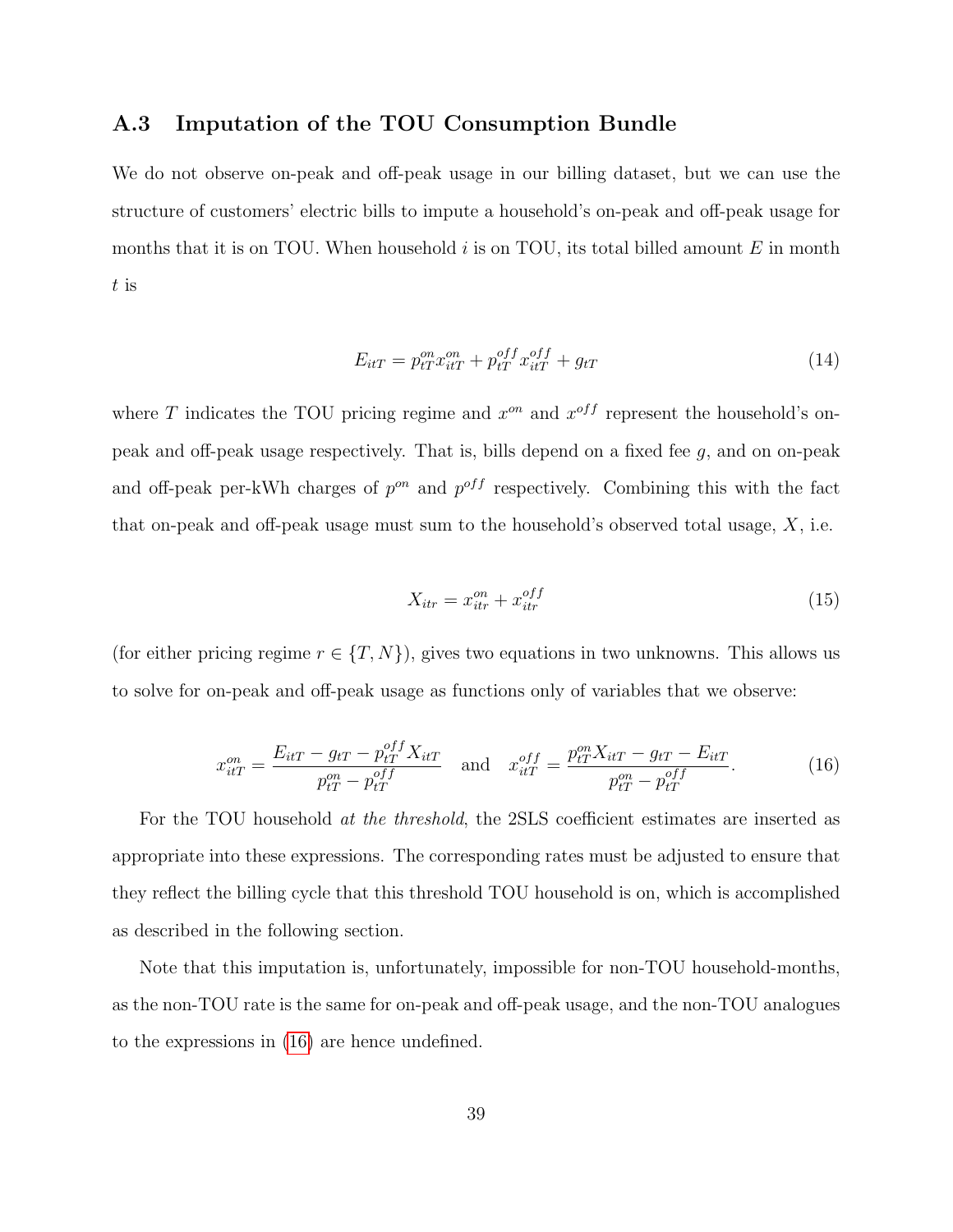### <span id="page-39-0"></span>A.4 Billing Cycles

There were 17 distinct billing cycles for residential customers over the period covered by our dataset. Each billing cycle corresponds to a given day of the month (which can change by a couple of days in either direction depending on month and year, due to weekends and holidays) on which the meter is read and the billing period for customers on that billing cycle closes. For customers on billing cycle 1, the total usage and total bill data for "July 2008", for example, correspond to usage that mostly happened in the calendar month of June; on the other hand, for customers on billing cycle 17, total usage and total bill data for "July 2008" correspond to usage that mostly happened in the calendar month of July. There is thus heterogeneity in our billing data in what "July 2008" (and every other month) refers to. This is relevant because we only have rate information on a calendar-month basis. So the total bill in "July 2008" depends on a weighted average of the rates that were in place in the calendar month of June and those that were in place in the calendar month of July, with the appropriate weight depending on which billing cycle a household is on. We describe here how we retrieve billing cycle weights by household-month, and how we apply the weights thus retrieved to align variables observed on a calendar-month basis with variables observed on a billing-month basis.

We reconstruct the total billed amount for all non-TOU household months based on the observed unbundled rates, total usage, and the unknown weight; then solve for the weight that exactly aligns the reconstructed total billed amount with the observed total billed amount for each individual household-month. (We cannot do the same for TOU householdmonths because we do not observe the on-peak/off-peak breakdown of total usage. We can also not perform the calculation for months in which there was no rate change from the previous month.) A few households chronically had weights outside the sensible 0-1 range in the months for which weights could be calculated, and have been dropped completely from all analysis; a few remaining households occasionally had a month with a nonsensical weight,